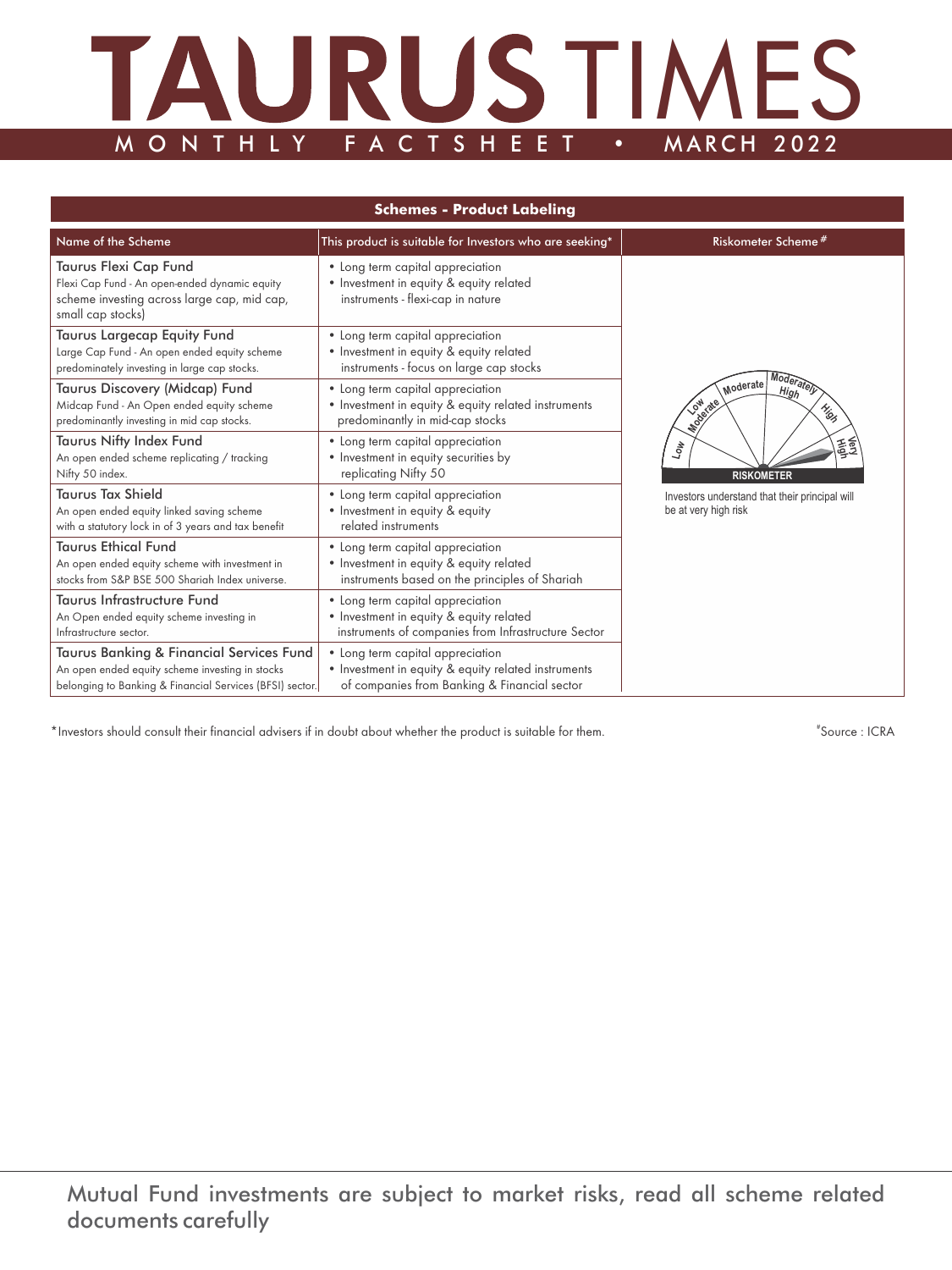| <b>Schemes - Product Labeling</b>                                                                                                                       |                                                                                                                                         |                                                                                 |  |  |
|---------------------------------------------------------------------------------------------------------------------------------------------------------|-----------------------------------------------------------------------------------------------------------------------------------------|---------------------------------------------------------------------------------|--|--|
| Name of the Scheme                                                                                                                                      | This product is suitable for Investors who are seeking*                                                                                 | <b>Riskometer Scheme Indices</b>                                                |  |  |
| Taurus Flexi Cap Fund<br>Flexi Cap Fund - An open-ended dynamic equity<br>scheme investing across large cap, mid cap,<br>small cap stocks)              | • Long term capital appreciation<br>• Investment in equity & equity related<br>instruments - flexi-cap in nature                        |                                                                                 |  |  |
| Risk-O-Meter - Taurus Flexi Cap Fund - (Indices) - S&P BSE 500 TRI                                                                                      |                                                                                                                                         |                                                                                 |  |  |
| <b>Taurus Largecap Equity Fund</b><br>Large Cap Fund - An open ended equity scheme<br>predominately investing in large cap stocks.                      | • Long term capital appreciation<br>• Investment in equity & equity related<br>instruments - focus on large cap stocks                  |                                                                                 |  |  |
| Risk-O-Meter - Taurus Largecap Equity Fund - (Indices) - S&P BSE 100 TRI                                                                                |                                                                                                                                         |                                                                                 |  |  |
| Taurus Discovery (Midcap) Fund<br>Midcap Fund - An Open ended equity scheme<br>predominantly investing in mid cap stocks.                               | • Long term capital appreciation<br>• Investment in equity & equity related instruments<br>predominantly in mid-cap stocks              |                                                                                 |  |  |
| Risk-O-Meter - Taurus Discovery (Midcap) Fund - (Indices) - Nifty Midcap 150 TRI                                                                        |                                                                                                                                         |                                                                                 |  |  |
| Taurus Nifty Index Fund<br>An open ended scheme replicating / tracking<br>Nifty 50 index.                                                               | • Long term capital appreciation<br>• Investment in equity securities by<br>replicating Nifty 50                                        | Moderately<br>Moderate<br>High<br><b>Low defate</b><br>Mig                      |  |  |
| Risk-O-Meter - Taurus Nifty Index Fund - (Indices) - Nifty 50 TRI                                                                                       |                                                                                                                                         |                                                                                 |  |  |
| <b>Taurus Tax Shield</b><br>An open ended equity linked saving scheme<br>with a statutory lock in of 3 years and tax benefit                            | • Long term capital appreciation<br>• Investment in equity & equity<br>related instruments                                              | 霞<br>404<br><b>RISKOMETER</b><br>Investors understand that their principal will |  |  |
| Risk-O-Meter - Taurus Tax Shield - (Indices) - S&P BSE 500 TRI                                                                                          |                                                                                                                                         | be at very high risk                                                            |  |  |
| <b>Taurus Ethical Fund</b><br>An open ended equity scheme with investment in<br>stocks from S&P BSE 500 Shariah Index universe.                         | • Long term capital appreciation<br>• Investment in equity & equity related<br>instruments based on the principles of Shariah           |                                                                                 |  |  |
| Risk-O-Meter - Taurus Ethical Fund - (Indices) - S&P BSE 500 Shariah TRI                                                                                |                                                                                                                                         |                                                                                 |  |  |
| Taurus Infrastructure Fund<br>An Open ended equity scheme investing in<br>Infrastructure sector.                                                        | • Long term capital appreciation<br>• Investment in equity & equity related<br>instruments of companies from Infrastructure Sector      |                                                                                 |  |  |
| Risk-O-Meter - Taurus Infrastructure Fund - (Indices) - Nifty Infrastructure Index TRI                                                                  |                                                                                                                                         |                                                                                 |  |  |
| Taurus Banking & Financial Services Fund<br>An open ended equity scheme investing in stocks<br>belonging to Banking & Financial Services (BFSI) sector. | • Long term capital appreciation<br>• Investment in equity & equity related instruments<br>of companies from Banking & Financial sector |                                                                                 |  |  |
| Risk-O-Meter - Taurus Banking & Financial Service Fund - (Indices) - S&P BSE Bankex TRI                                                                 |                                                                                                                                         |                                                                                 |  |  |

\*Investors should consult their financial advisers if in doubt about whether the product is suitable for them.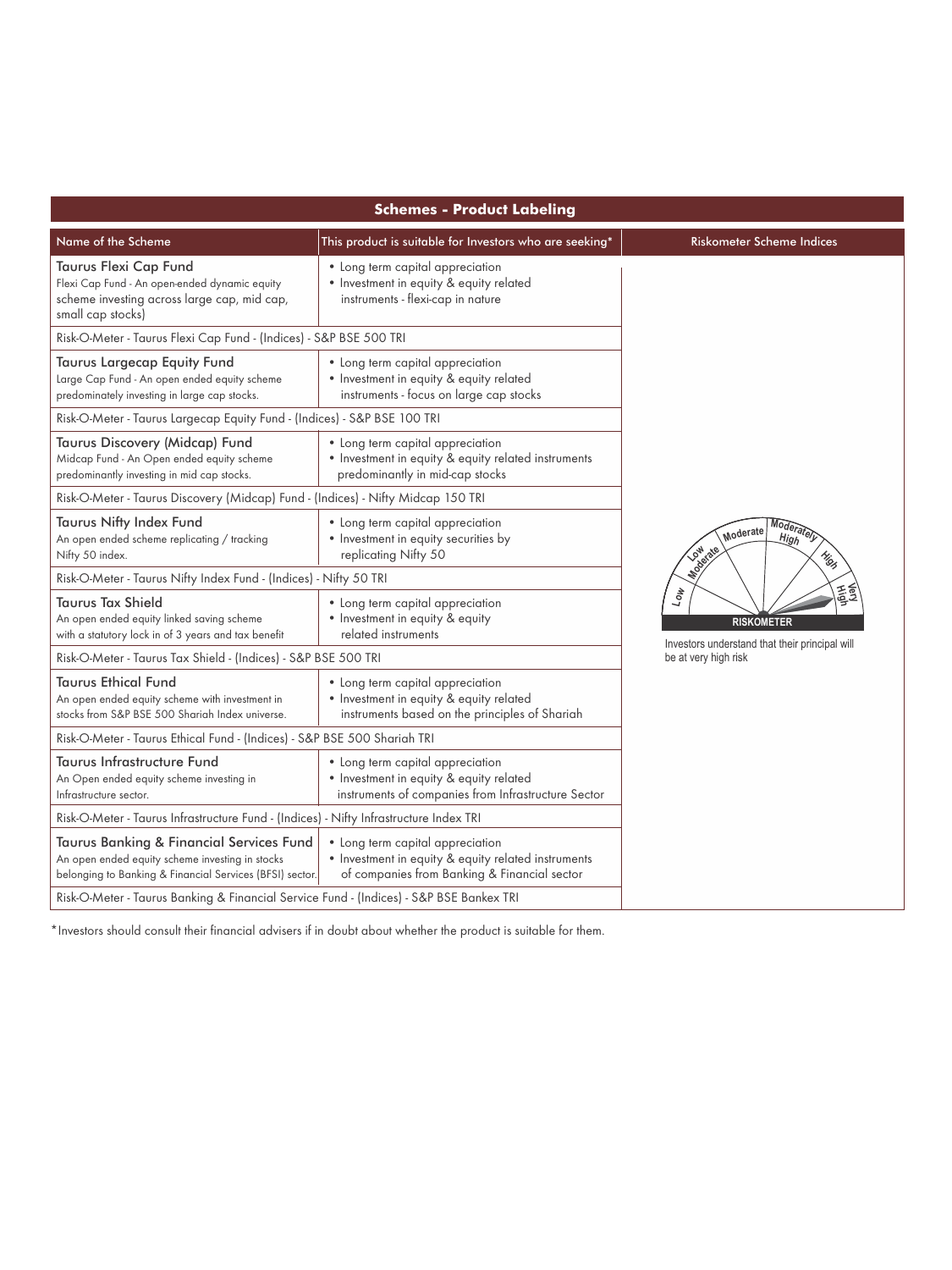## FROM THE CEO DESK

#### Dear Investors,

The financial year 2021-22 has been an eventful year for the equity markets and other asset classes led by Covid disruptions, recovery in the economy, Russia-Ukraine war, US-Fed embarking on a tightening cycle. Whereas the Indian equity market have been affected by these events, however, on the positive side- global liquidity, supportive Fiscal and Monetary policy domestically (liquidity push, policy reforms, policy continuity and predictability, government thrust on developing infrastructure and schemes like Atmanirbhar Bharat) have supported the markets.



Equity markets were strong globally despite supply - demand imbalances exacerbating across various commodities. In FY22, Brent crude oil futures moved from US\$64/bbl to a high of US\$140/bbl. If Ukraine war comes to an end, oil prices will cool off and the same will be positive for India. On the flip side, if the prospects of the war widen, oil prices will shoot up bringing in more volatility in the markets.

The Indian economy continues to show strength on the back of strong forex reserves, moderate inflation, robust digital infrastructure, favorable demographics, availability of growth capital and labor among others. According to CRISIL, Indian economy is likely to grow at 7.8% in FY23 with enhanced public spending on infrastructure and revival of private capex. Considering digitalization and government efforts, India's tax base and revenue will increase which will help India to be among lowest corporate tax rates countries, globally. India's gross goods and services tax (GST) collection in March stood at record levels at Rs 1.42 trillion, thus confirming the strength and revival in the economy.

Going forward, markets are closely watching the geo-political situation, Fed action and volatile commodity prices. Strong earnings momentum and continued retail participation in the markets should keep the breadth of the market healthy. In March'22, DIIs have net invested Rs.39,677 crore in cash as against FIIs net cash outflow of Rs.43,281 crore. We believe the earnings outlook for the large sectors like IT, BFSI, Commodities, Automobile, Capital goods and Real estate have improved.

As for the market long-term outlook, the improving fundamental prospects for various industries provide a favorable environment for the equity markets to prosper with some valuation-based volatilities in the near term.

India looks to be entering into a virtuous growth and capex cycle coupled with a structural opportunity post the pandemic with the small & mid-sized companies potentially outpacing their large-cap peers.

On the investment front, we continue to focus on companies with strong cash flows with improving earnings visibility and sustainable EPS accretion. For the march quarter, most of our funds have delivered better performance vis-f-vis Benchmark as well as peer-group. We will work hard to be consistent in our out-performance.

As always, we value your investments and look forward to your continued patronage. Take care. Be safe.

Thanking You,

Acting CEO & Head of Equity **Prasanna Pathak**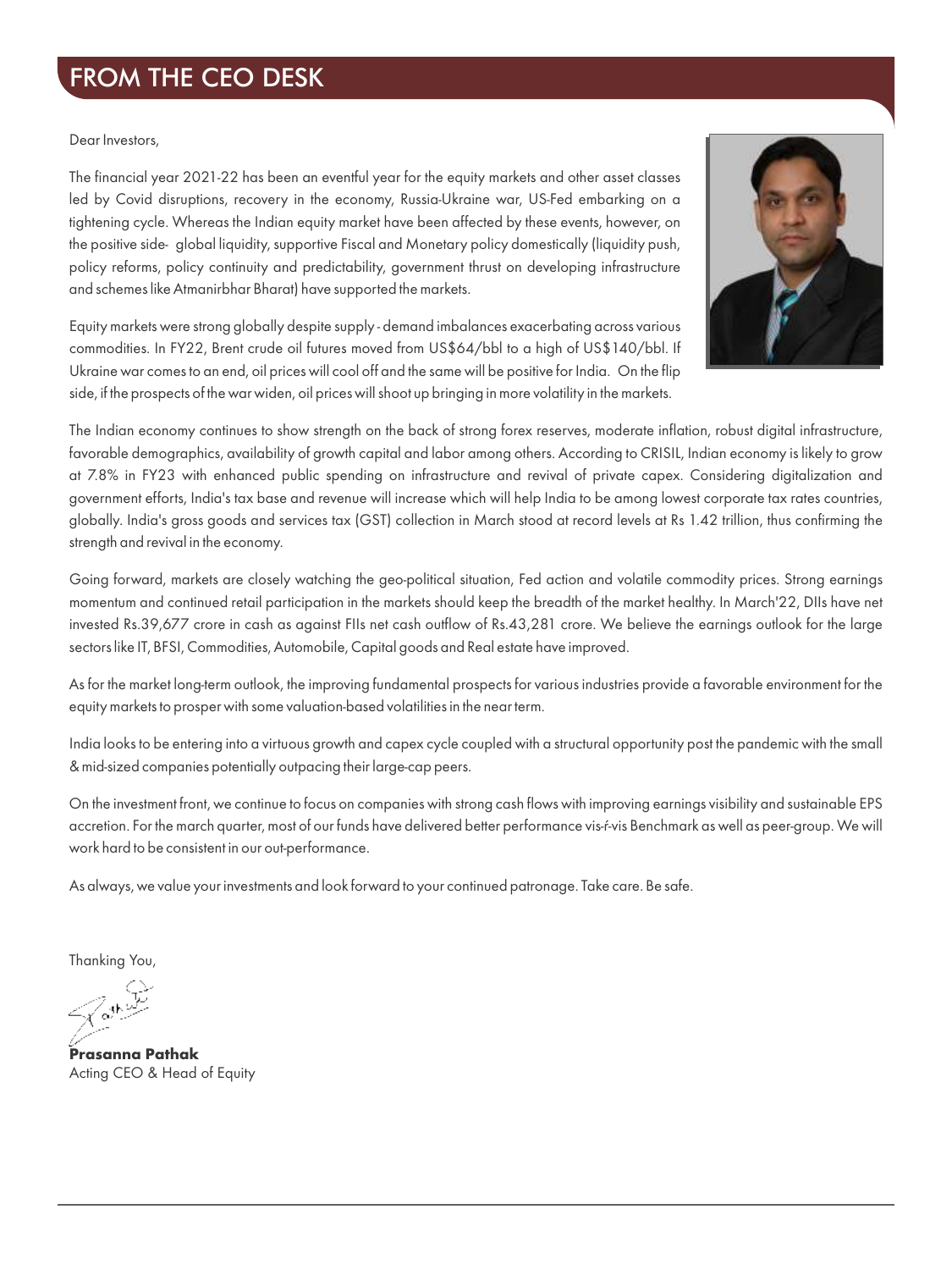#### TAURUS FLEXI CAP FUND-(An open-ended dynamic equity scheme investing across large cap, mid cap, small cap stocks) (earlier known as Taurus Starshare (Multi Cap) Fund)

#### SCHEME FEATURES

#### Investment Objective

The basic objective of the Scheme is to provide long-term capital appreciation. Emphasis will be on sharing growth through appreciation as well as on distribution of income by way of dividend.

#### Fund Manager

Mr. Ankit Tikmany (w.e.f. October 01, 2021) Total work experience: 14 yrs

(Prior to that Mr. Prasanna Pathak was Fund Manager)

#### Date of Allotment

January 29, 1994

#### Benchmark

S&P BSE 500 TRI Benchmark Index changed w.e.f. 23/03/2018

#### Monthly AUM

Month End AUM: ₹ 257.32 Cr. Monthly Average AUM: ₹ 245.41 Cr.

#### Load Structure

Entry Load - NIL

Exit Load - Upto any amount (Including SIP):

• 1% if exited on or before 365 days

• Nil if exited after 365 days

Switch: Exit load applicability for switch transaction will be as per the Switch Out (From scheme)

#### Minimum Application Amount:

₹ 5000/- & multiples of  $\bar{\tau}$  1/- thereafter.

#### **Liquidity**

Sale & repurchase on all business days.

#### Net Asset Value (NAV)

Face Value ₹10/-

Regular Plan: ₹73.65 (IDCW) 151.77 (G) per unit. Direct Plan: ₹79.53 (IDCW), 157.62 (G) per unit. NAV Calculation: All Business days.

#### Month End TER:

\*Please refer Annexure 1

#### Quantitative Data

Regular Plan : Sharpe Ratio: 0.41 Standard Deviation: 20.70 Beta: 0.92 (Based on monthly returns over the past 3 years Mibor has been assumed as the risk-free rate of return)

Portfolio Turnover: 1.04

Fund Manager's Comment: The portfolio has been kept diverse to stock specific ideas. We continue to scout for opportunities across widely distributed sectors maintaining a judicious blend of large cap and mid-cap stocks.

| <b>PORTFOLIO</b>                             |                 |
|----------------------------------------------|-----------------|
| Name of the scrip                            | % to Net Assets |
| Top 10 Holdings                              |                 |
| <b>ICICI Bank Ltd.</b>                       | 5.91%           |
| Reliance Industries Ltd.                     | 4.86%           |
| Infosys Ltd.                                 | 4.05%           |
| Larsen & Toubro Ltd.                         | 3.92%           |
| State Bank of India                          | 3.84%           |
| Housing Development Finance Corporation Ltd. | 3.78%           |
| HDFC Bank Ltd.                               | 3.47%           |
| Adani Ports and Special Economic Zone Ltd.   | 3.22%           |
| Punjab Chemicals & Crop Protection Ltd.      | 3.10%           |
| HINDUSTAN OIL EXPLORATION CO.LTD.            | 3.08%           |
| <b>Total Top 10 Holdings</b>                 | 39.23%          |
| <b>Total Equity</b>                          | 96.78%          |
| Cash & Cash Receivables                      | 3.22%           |
| Total                                        | 100.00%         |

#### EQUITY SECTOR ALLOCATION



#### DIVIDEND HISTORY

| Month & Year   | Regular Plan<br>Net Dividend per unit(₹) | <b>Direct Plan</b><br>Net Dividend Per unit(₹) |
|----------------|------------------------------------------|------------------------------------------------|
| *February 2020 | 0.50                                     | 0.50                                           |
| *January 2020  | 0.50                                     | 0.50                                           |
| *December 2019 | 0.50                                     | 0.50                                           |

\*The above rate is net off Dividend Distribution Tax.

Pursuant to payment of dividend, the NAV of the Scheme fall to the extent of the dividend and statutory levy, if any. Past performance may or may not be sustained in the future.

All dividends are on face value of `10 per unit. For complete details of the dividend declared please log on to ww.taurusmutualfund.com

Please note: There has been change in the fundamental attributes of Taurus Starshare (Multi Cap) Fund w.e.f. January 31, 2021 now the scheme is known as Taurus Flexi Cap Fund.

Note: Mr. Ankit Tikmany was appointed as the Fund Manager – Taurus Flexi Cap Fund w.e.f October 01, 2021 (Notice cum Addendum dated 5th October 2021), Earlier since 30.06.2017 Mr.Prasanna Pathak -Acting CEO and Head of Equity was fund manager for this scheme.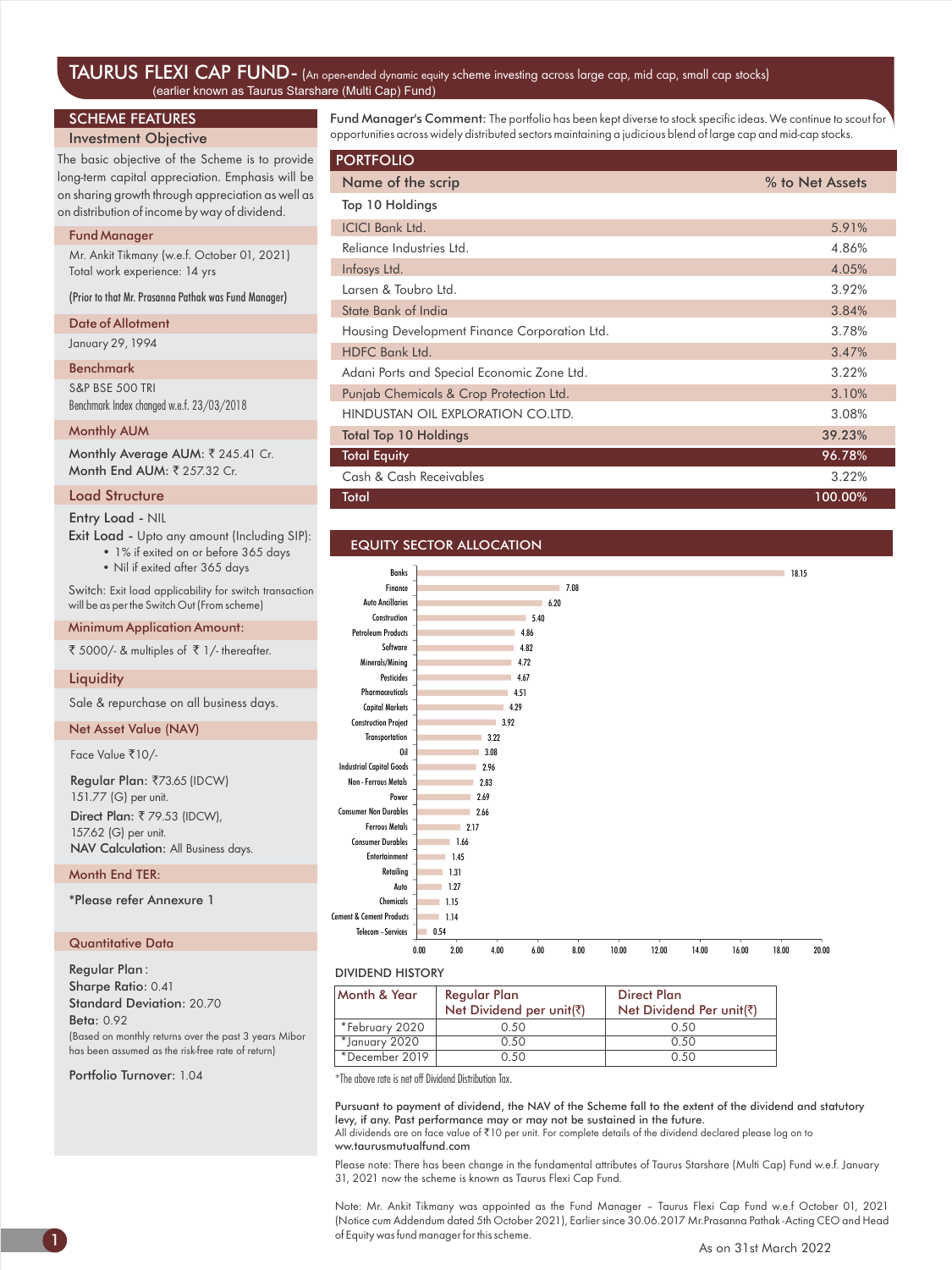#### TAURUS ETHICAL FUND - (An open ended equity scheme with investment in stocks from S&P BSE 500 Shariah Index universe.)

#### SCHEME FEATURES

#### Investment Objective

To provide capital appreciation and income distribution to unitholders through investment in a diversified portfolio of equities, which are based on the principles of Shariah.

#### Fund Manager

Mr. Prasanna Pathak (w.e.f. June 30, 2017) Total work experience: 17 yrs

Date of Allotment

### April 6, 2009

#### Benchmark

S&P BSE 500 Shariah TRI Benchmark Index renamed w.e.f. 01/02/2018

#### Monthly AUM

Monthly Average AUM: ₹74.22 Cr. Month End AUM: ₹77.74 Cr.

#### Load Structure

Entry Load - NIL

Exit Load - Upto any amount (Including SIP): • 1% if exited on or before 365 days

• Nil if exited after 365 days

Switch: Exit load applicability for switch transaction will be as per the Switch Out (From scheme)

#### Minimum Application Amount:

₹ 5000/- & multiples of  $\bar{\tau}$  1/- thereafter.

#### **Liquidity**

Sale & repurchase on all business days.

#### Net Asset Value (NAV)

Face Value ₹10/-

Direct Plan: ₹ 61.42 (IDCW), 91.50 (G) 29.98 (B) per unit. Note : Bonus option discontinued for fresh / additional subscription w.e.f. 15/06/2015 NAV Calculation: All Business days. Regular Plan: ₹ 57.17 (IDCW), 84.58 (G) 84.56 (B) per unit.

#### Month End TER:

\*Please refer Annexure 1

#### Quantitative Data

Regular Plan : Sharpe Ratio: 0.85 Standard Deviation: 16.68 Beta: 0.93

(Based on monthly returns over the past 3 years Mibor has been assumed as the risk-free rate of return)

Portfolio Turnover: 0.92

Fund Manager's Comment: Here, investment strategy is stock specific through bottom up approach with companies that have good operational performance and provide decent returns. Considering the volatility in the market we have chosen to remain well diversified across sectors. Portfolio strategy is to protect the capital in volatile markets. Portfolio has high exposure towards IT, Cement and Infrastructure sector.

| <b>PORTFOLIO</b>                   |                 |
|------------------------------------|-----------------|
| Name of the scrip                  | % to Net Assets |
| Top 10 Holdings                    |                 |
| Relignce Industries Ltd.           | 7.37%           |
| Infosys Ltd.                       | 5.47%           |
| Cummins India Ltd.                 | 4.26%           |
| Siemens Ltd.                       | 3.91%           |
| Tata Consultancy Services Ltd.     | 3.60%           |
| Sun Pharmaceutical Industries Ltd. | 3.46%           |
| K.P.R. Mill Ltd.                   | 3.37%           |
| Thermax Ltd.                       | 3.26%           |
| CRISIL Ltd.                        | 3.23%           |
| NMDC Ltd.                          | 2.98%           |
| <b>Total Top 10 Holdings</b>       | 40.92%          |
| <b>Total Equity</b>                | 98.23%          |
| Cash & Cash Receivables            | 1.77%           |
| Total                              | 100.00%         |

#### EQUITY SECTOR ALLOCATION



#### DIVIDEND HISTORY

The scheme has not declared any dividend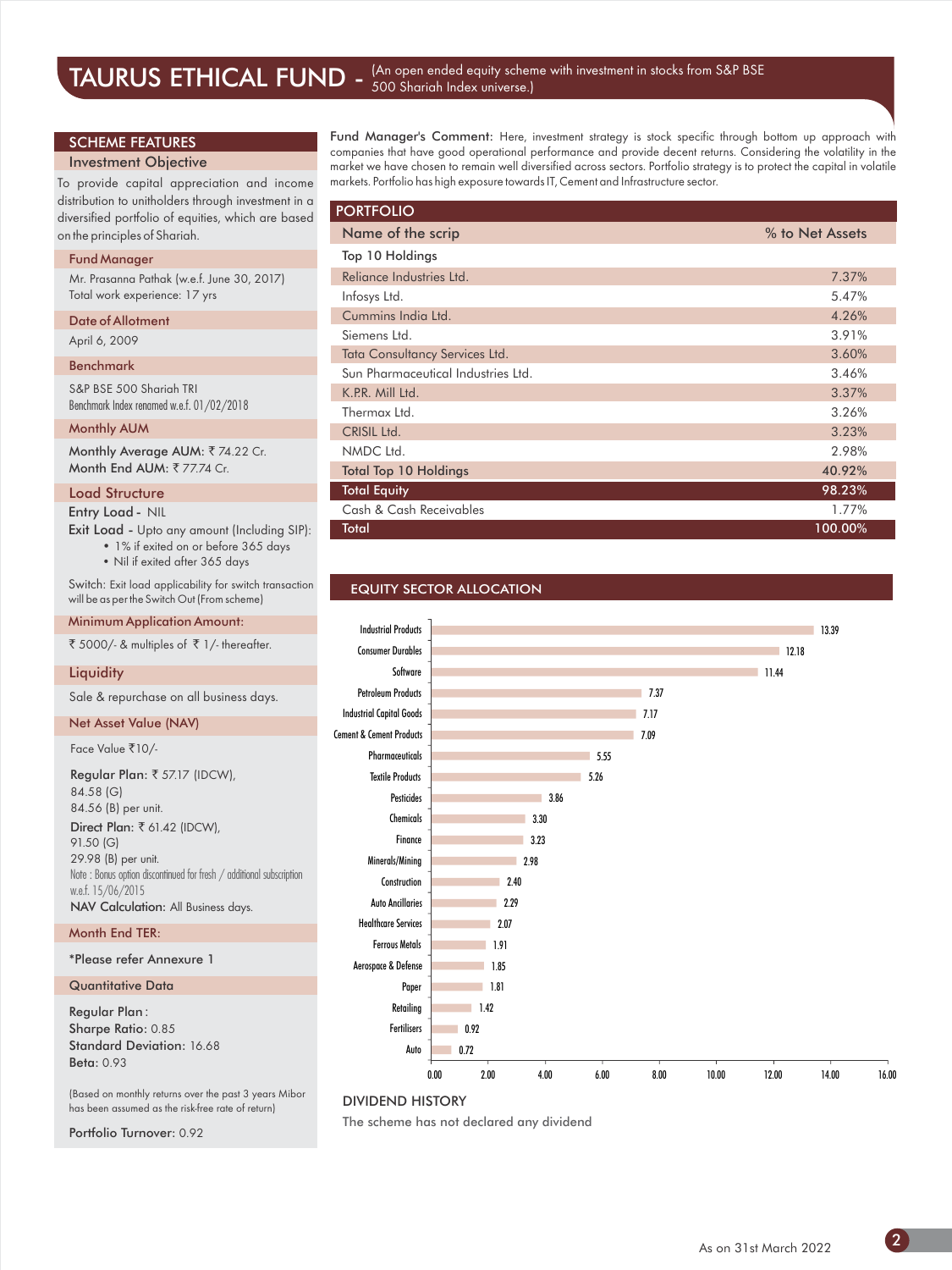## TAURUS INFRASTRUCTURE FUND - (An Open ended equity scheme investing in Infrastructure sector)

#### SCHEME FEATURES

#### Investment Objective

To provide capital appreciation and income distribution to unitholders by investing predominantly in equity and equity related securities of the companies belonging to infrastructure sector and it's related industries.

#### Fund Manager

Mr. Prasanna Pathak (w.e.f. June 30, 2017) Total work experience: 17 yrs

#### Date of Allotment

March 5, 2007

#### Benchmark

Nifty Infrastructure Index TRI Benchmark Index changed w.e.f. 23/03/2018

#### Monthly AUM

Monthly Average AUM: ₹5.13 Cr. Month End AUM:  $\overline{5}$  5.35 Cr.

#### Load Structure

Exit Load - Upto any amount (Including SIP): Entry Load - NIL

• 0.5% if exited on or before 7 days.

• Nil, if exited after 7 days

Switch: Exit load applicability for switch transaction will be as per the Switch Out (From scheme)

#### Minimum Application Amount:

 $\bar{5}$  5000/- & multiples of  $\bar{5}$  1/- thereafter.

#### **Liquidity**

Sale & repurchase on all business days.

#### Net Asset Value (NAV)

Face Value ₹10/-

Direct Plan: ₹ 38.96 (IDCW), 41.83 (G) per unit. NAV Calculation: All Business days. Regular Plan: ₹37.16 (IDCW), 39.56 (G) per unit.

Month End TER:

\*Please refer Annexure 1

#### Quantitative Data

Regular Plan : Sharpe Ratio: 0.70 Standard Deviation: 21.28 Beta: 0.86 (Based on monthly returns over the past 3 years Mibor has been assumed as the risk-free rate of return)

Portfolio Turnover: 1.16

Fund Manager's Comment: Infrastructure remains an important pillar of India growth story. A higher cash allocation was preferred in anticipation of the severing of Covid-19 crises which would impact infra-based companies. However, we continue to align our portfolio with a strong balance sheet coupled with reasonable valuations. Going ahead, government thrust in this space, we continue to focus on companies with good financial health and healthy ratios, now have improved outlook.

| <b>PORTFOLIO</b>                           |                 |
|--------------------------------------------|-----------------|
| Name of the scrip                          | % to Net Assets |
| Top 10 Holdings                            |                 |
| Relignce Industries Ltd.                   | 9.33%           |
| Larsen & Toubro Ltd.                       | 7.99%           |
| Ultratech Cement Ltd.                      | 5.84%           |
| Adani Ports and Special Economic Zone Ltd. | 4.77%           |
| Cummins India Ltd.                         | 4.28%           |
| DLF Ltd.                                   | 3.82%           |
| NMDC Ltd.                                  | 3.41%           |
| Bharti Airtel Ltd.                         | 3.32%           |
| APL Apollo Tubes Ltd.                      | 3.28%           |
| <b>KNR</b> Constructions Ltd.              | 3.13%           |
| <b>Total Top 10 Holdings</b>               | 49.18%          |
| <b>Total Equity</b>                        | 98.36%          |
| Cash & Cash Receivables                    | 1.64%           |
| Total                                      | 100.00%         |





#### DIVIDEND HISTORY

The scheme has not declared any dividend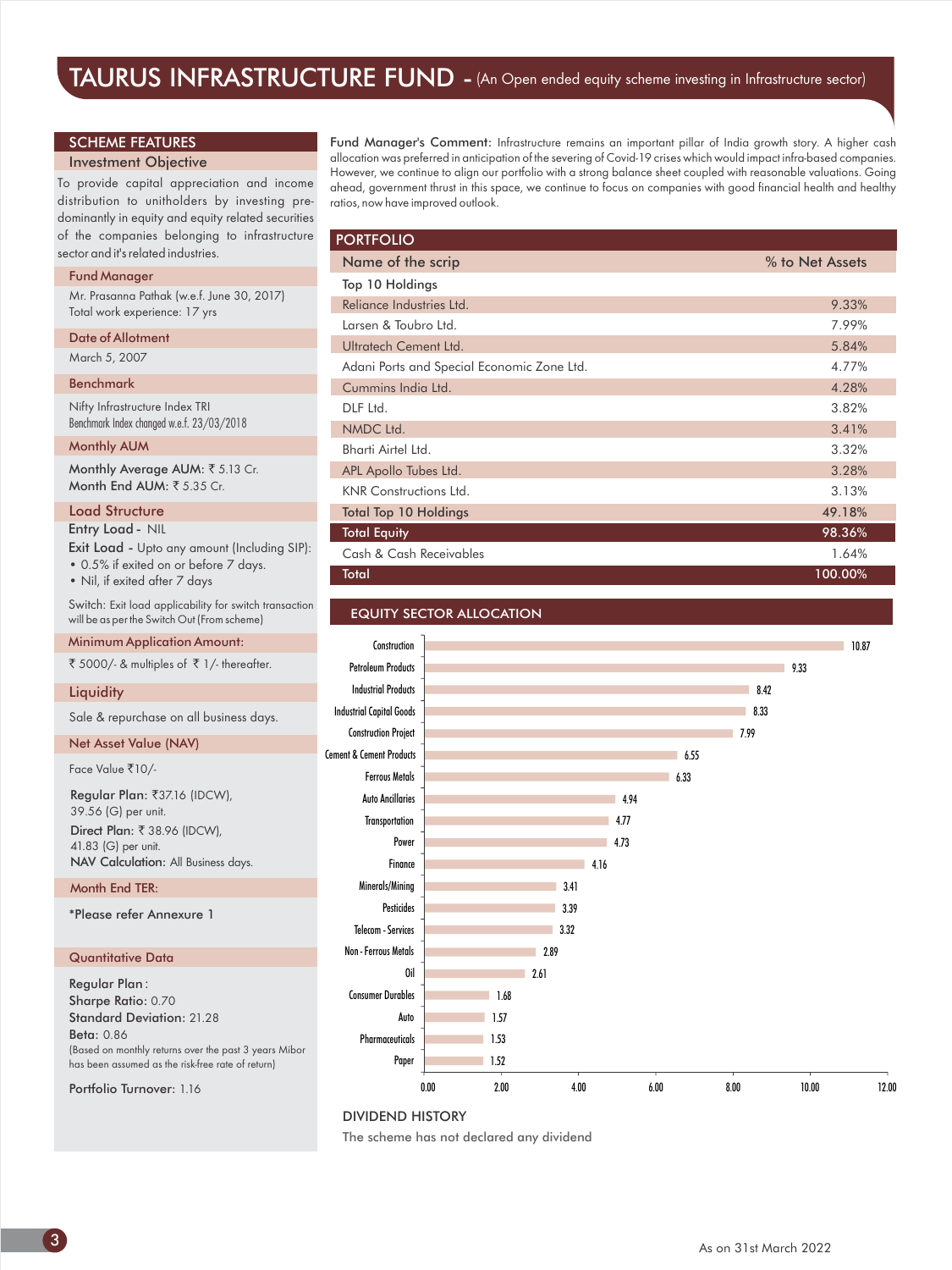#### SCHEME FEATURES

#### Investment Objective

To provide long term capital appreciation over the life of the scheme through investment predominantly in equity shares, besides tax benefits.

#### Fund Manager

Mr. Ankit Tikmany (w.e.f. October 01, 2021) Total work experience: 14 yrs

(Prior to that Mr. Prasanna Pathak was Fund Manager)

#### Date of Allotment

March 31, 1996

#### Benchmark

S&P BSE 500 TRI Benchmark Index changed w.e.f. 01/12/2021

#### Monthly AUM

Monthly Average AUM: ₹61.88 Cr. Month End AUM: ₹64.02 Cr.

#### Load Structure

Entry Load - NIL

Exit Load - Up to any amount (Including SIP) NA (lock - in period of 3 years)

Switch to any (Debt/Equity) schemes after 3 years; Exit Load : Nil.

Minimum Application Amount:

₹ 500/- & multiples of ₹ 500/- thereafter.

#### **Liquidity**

Sale on all business days. As per Income Tax Laws, the redemption facility is available after a lock-in period of 3 years from the date of investment.

#### Net Asset Value (NAV)

Face Value ₹10/-

Direct Plan: ₹ 55.44 (IDCW), 120.29 (G) per unit. NAV Calculation: All Business days. Regular Plan: ₹ 52.81 (IDCW), 112.72 (G) per unit.

#### Month End TER:

\*Please refer Annexure 1

#### Quantitative Data

Regular Plan : Sharpe Ratio: 0.54 Standard Deviation: 19.86 Beta: 0.88 (Based on monthly returns over the past 3 years Mibor has been assumed as the risk-free rate of return)

Portfolio Turnover: 1.14

Fund Manager's Comment: Scheme comprises of high-quality large cap stocks with bias towards Corporate Banks and various companies which are leaders in their segments. We cautiously are diversifying across various ideas with promising growth outlook in medium to long term.

| <b>PORTFOLIO</b>                             |                 |
|----------------------------------------------|-----------------|
| Name of the scrip                            | % to Net Assets |
| Top 10 Holdings                              |                 |
| <b>ICICI Bank Ltd.</b>                       | 6.38%           |
| Reliance Industries Ltd.                     | 4.06%           |
| State Bank of India                          | 3.88%           |
| Larsen & Toubro Ltd.                         | 3.75%           |
| Kotak Mahindra Bank Ltd.                     | 3.67%           |
| Infosys Ltd.                                 | 3.49%           |
| Housing Development Finance Corporation Ltd. | 3.42%           |
| Prestige Estates Projects Ltd.               | 2.98%           |
| Adani Ports and Special Economic Zone Ltd.   | 2.98%           |
| HDFC Bank Ltd.                               | 2.97%           |
| <b>Total Top 10 Holdings</b>                 | 37.58%          |
| <b>Total Equity</b>                          | 98.85%          |
| Cash & Cash Receivables                      | 1.15%           |
| Total                                        | 100.00%         |

#### EQUITY SECTOR ALLOCATION



#### DIVIDEND HISTORY

The scheme has not declared any dividend

Note: Mr. Ankit Tikmany was appointed as the Fund Manager – Taurus Tax Shield w.e.f October 01, 2021 (Notice cum Addendum dated 5th October 2021), Earlier since 30.06.2017 Mr.Prasanna Pathak -Acting CEO and Head of Equity was fund manager for this scheme.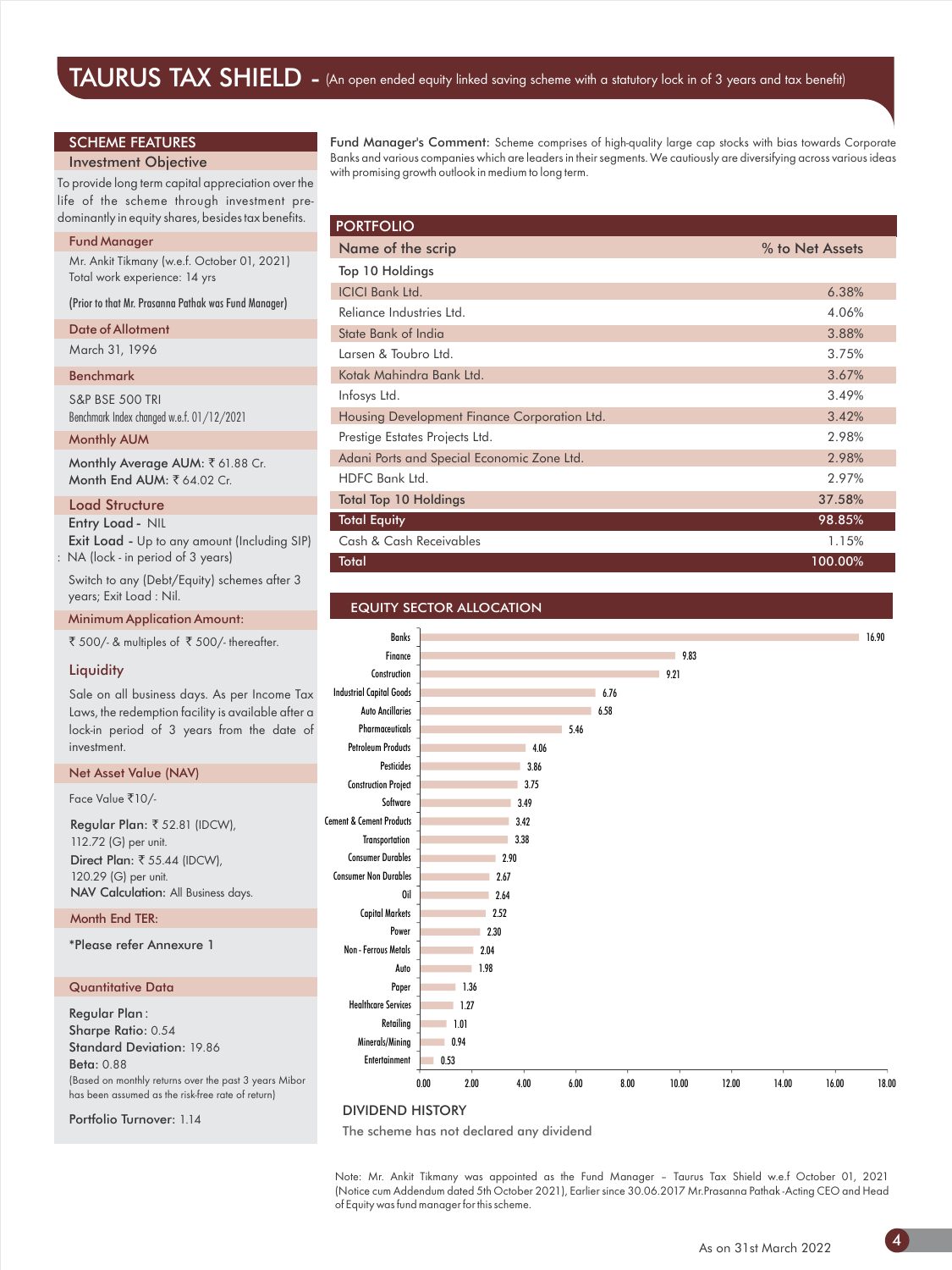#### SCHEME FEATURES

#### Investment Objective

The investment objective of the scheme is to replicate the Nifty 50 by investing in securities of the Nifty 50 Index in the same proportion/ weightage.

#### Fund Manager

Mr. Ankit Tikmany (w.e.f. October 01, 2021) Total work experience: 14 yrs

(Prior to that Mr. Prasanna Pathak was Fund Manager)

#### Date of Allotment

#### June 19, 2010

Benchmark

Nifty 50 TRI Benchmark Index renamed w.e.f. 01/02/2018

#### Monthly AUM

Monthly Average AUM: ₹ 1.75 Cr. Month End AUM:  $\overline{z}$  1.83 Cr.

#### Load Structure

Entry Load - NIL

| <b>Exit Load</b> - Up to any amount (Including SIP) |  |
|-----------------------------------------------------|--|
| • 0.5% if exited on or before 7 days.               |  |

• Nil if exited after 7 days

Switch: Exit load applicability for switch transaction will be as per the Switch Out (From scheme)

#### Minimum Application Amount:

₹ 5000/- & multiples of  $\bar{\tau}$  1/- thereafter.

#### **Liquidity**

Sale & repurchase on all business days.

#### Net Asset Value (NAV)

Face Value ₹10/-

Direct Plan: ₹ 32.5359 (IDCW), 34.7649 (G) per unit. Regular Plan: ₹ 21.005 (IDCW), 32.9495 (G) per unit. NAV Calculation: All Business days.

#### Month End TER:

\*Please refer Annexure 1

#### Quantitative Data

Regular Plan : Sharpe Ratio: 0.66 Standard Deviation: 21.01 Beta: 0.96 (Based on monthly returns over the past 3 years Mibor has been assumed as the risk-free rate of return)

Portfolio Turnover: 0.19

Tracking Error : 1.07

Fund Manager's Comment: The index fund continues to track the performance of its benchmark indices Nifty. The fund portfolio consists of the stocks in the same weight as they are in the Nifty Index. The strategy of the investment is to mirror the index return by minimizing the tracking error with its benchmark.

| <b>PORTFOLIO</b>                             |                 |
|----------------------------------------------|-----------------|
| Name of the scrip                            | % to Net Assets |
| Top 10 Holdings                              |                 |
| Reliance Industries Ltd.                     | 10.29%          |
| HDFC Bank Ltd.                               | 8.71%           |
| Infosys Ltd.                                 | 7.67%           |
| <b>ICICI Bank Ltd.</b>                       | 7.19%           |
| Housing Development Finance Corporation Ltd. | 6.02%           |
| Tata Consultancy Services Ltd.               | 4.15%           |
| Kotak Mahindra Bank Ltd.                     | 3.67%           |
| Larsen & Toubro Ltd.                         | 3.49%           |
| <b>ITC Ltd.</b>                              | 3.46%           |
| Hindustan Unilever Ltd.                      | 2.81%           |
| <b>Total Top 10 Holdings</b>                 | 57.47%          |
| <b>Total Equity</b>                          | 98.56%          |
| Cash & Cash Receivables                      | 1.44%           |
| Total                                        | 100.00%         |

#### EQUITY SECTOR ALLOCATION



| Month & Year | Regular Plan<br>Dividend per unit( $\bar{z}$ ) | <b>Direct Plan</b><br>Dividend Per unit(₹) |  |
|--------------|------------------------------------------------|--------------------------------------------|--|
| March 18     | 6.70                                           | 1.00                                       |  |

Pursuant to payment of dividend, the NAV of the Scheme fall to the extent of the dividend and statutory levy, if any. Past performance may or may not be sustained in the future.

All dividends are on face value of ₹10 per unit. For complete details of the dividend declared please log on to www.taurusmutualfund.com

Note: Mr. Ankit Tikmany was appointed as the Fund Manager – Taurus Nifty Index Fund w.e.f October 01, 2021 (Notice cum Addendum dated 5th October 2021), Earlier since 30.06.2017 Mr.Prasanna Pathak -Acting CEO and Head of Equity was fund manager for this scheme.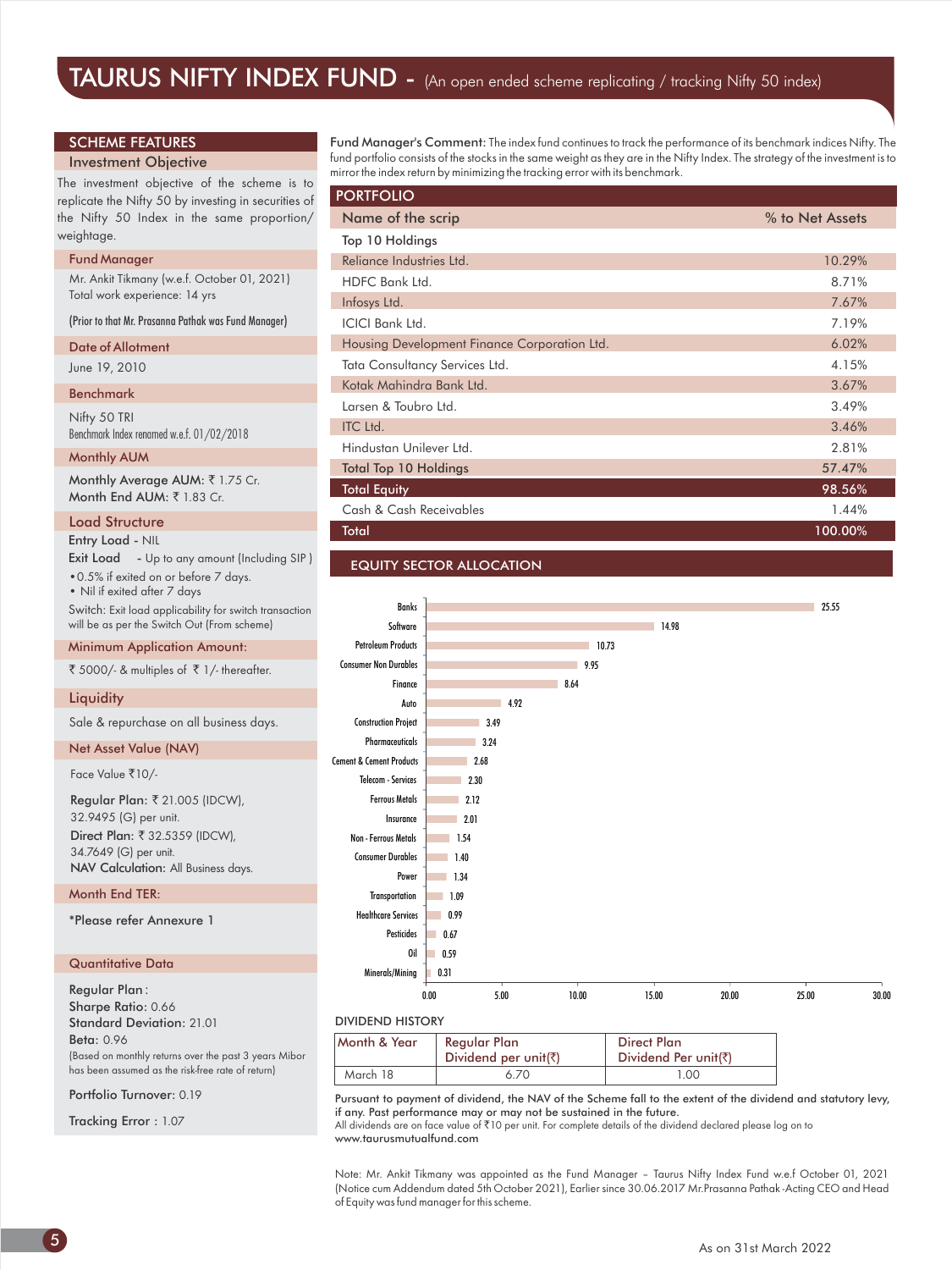#### Disclosure: Reconstituted Portfolio

This is with reference to Gazette Notification dated 13th March, 2020 issued by Ministry of Finance (Department of Financial Services) notifying 'Yes Bank Limited Reconstruction Scheme, 2020'.

As per clause no. 3(8)(a) of Yes Bank Ltd 2020, a lock-in period of three (3) years is imposed to the extent of 75% of "Yes Bank Equity Shares ("YBES")" held by existing shareholders on the date of the commencement of the Scheme i.e. March 14, 2020. These restrictions will apply to all those shareholders who own over 100 YBES.

It is decided that in order to have uniform valuation of locked-in Yes Bank shares, any realisation post the lock-in period shall be distributed to the existing set of investors as on March 13, 2020.

The detail of holding of scheme as given below:

|            | Holding as on   Name of Scheme | Total Holding<br>Qtv | 75% Holding<br>$\mid$ as on 13/03/2020 $\mid\mid$ of lock-in aty $\%$ $\mid$ 13.03.2020 in Rs. $\mid$ |      | Aum weightage Net asset as on |
|------------|--------------------------------|----------------------|-------------------------------------------------------------------------------------------------------|------|-------------------------------|
| 13.03.2020 | Taurus Index Fund              | 309                  | 232                                                                                                   | 0.08 | 1,00,59,487.35                |

This disclosure in the light of AMFI Email dated 17.03.2020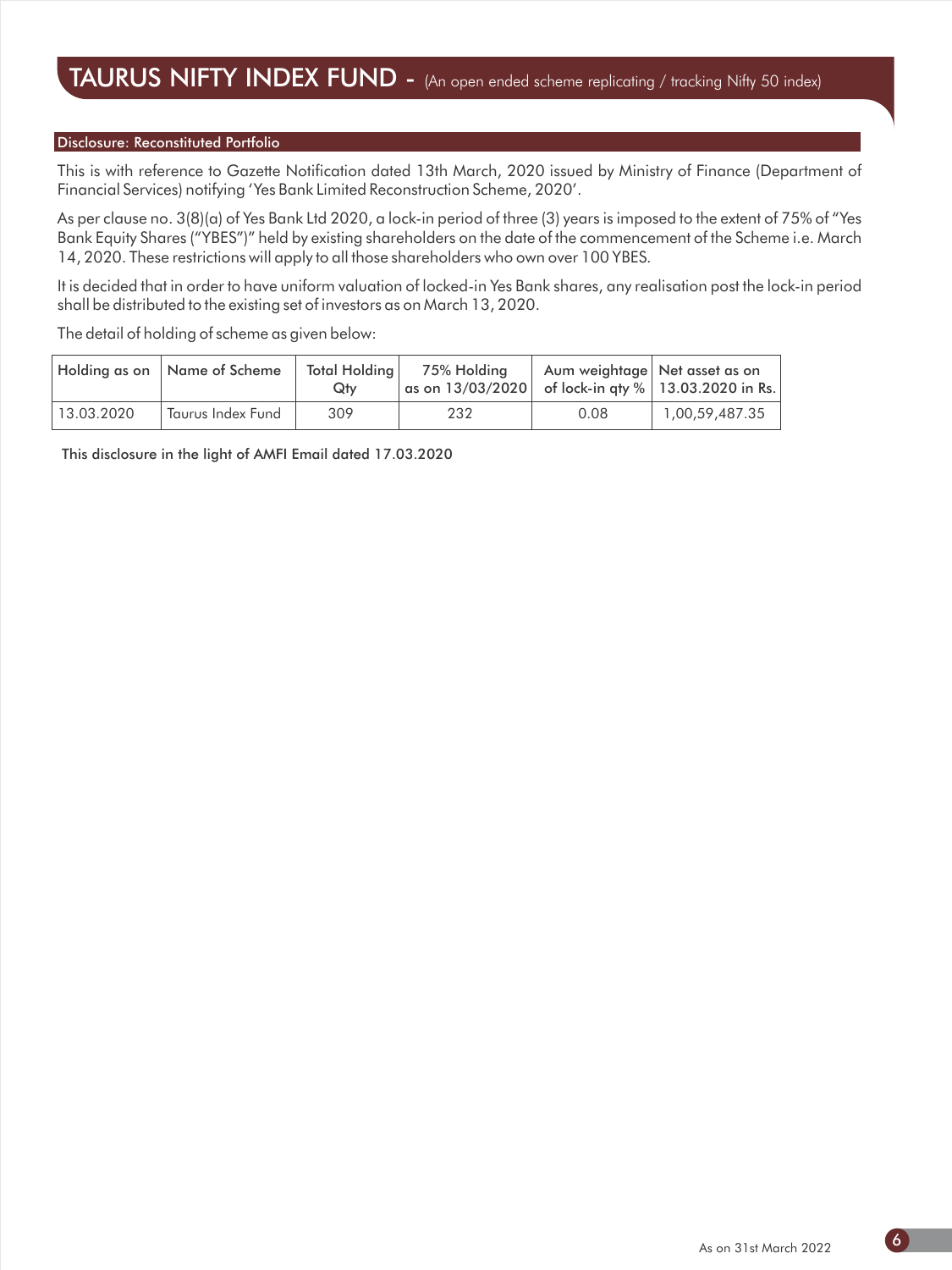#### TAURUS LARGECAP EQUITY FUND - (An open ended equity scheme predominately investing in large cap stocks) (earlier known as Taurus Bonanza Fund)

#### SCHEME FEATURES

#### Investment Objective

The investment objective is to provide investors long-term capital appreciation. Investments shall be primarily in Equity and Equity related instruments of large cap companies.

#### Fund Manager

Mr. Ankit Tikmany (w.e.f. October 01, 2021) Total work experience: 14 yrs

(Prior to that Mr. Prasanna Pathak was Fund Manager)

#### Date of Allotment

February 28, 1995

#### Benchmark

S&P BSE 100 TRI Benchmark Index renamed w.e.f. 01/02/2018

#### Monthly AUM

Monthly Average AUM: ₹ 31.94 Cr. Month End AUM: ₹ 33.38 Cr.

#### Load Structure

#### Entry Load - NIL

• 1% if exited on or before 365 days. Exit Load - Upto any amount (Including SIP):

• Nil, if exited after 365 days

Switch: Exit load applicability for switch transaction will be as per the Switch Out (From scheme)

#### Minimum Application Amount:

₹ 5000/- & multiples of  $\bar{x}$  1/- thereafter.

#### **Liquidity**

Sale & repurchase on all business days.

#### Net Asset Value (NAV)

Face Value ₹10/-

Regular Plan:₹ 45.07 (IDCW), 102.88 (G) per unit. NAV Calculation: All Business days. Direct Plan:  $\overline{\xi}$  47.77 (IDCW), 108.45 (G) per unit.

#### Month End TER:

\*Please refer Annexure 1

#### Quantitative Data

Regular Plan : Sharpe Ratio: 0.49 Standard Deviation: 19.29 Beta: 0.88 (Based on monthly returns over the past 3 years Mibor has been assumed as the risk-free rate of return)

Portfolio Turnover: 1.03

Fund Manager's Comment: Scheme has bias towards high quality large cap sector leaders with higher weights in Banks, Pharma, Information Technology and especially consumer stocks, which are well placed to capitalize on the opportunity as people engage in stocking up essentials & groceries. The rate cuts directly help banking sector while the NPA stress may not increase, if not reduce. There was focus was reducing exposure to cyclicals as well as commodities.

| <b>PORTFOLIO</b>                             |                 |
|----------------------------------------------|-----------------|
| Name of the scrip                            | % to Net Assets |
| Top 10 Holdings                              |                 |
| <b>ICICI Bank Ltd.</b>                       | 7.20%           |
| Housing Development Finance Corporation Ltd. | 5.21%           |
| Adani Ports and Special Economic Zone Ltd.   | 5.20%           |
| Siemens I td.                                | 5.04%           |
| Infosys Ltd.                                 | 4.98%           |
| DLF Ltd.                                     | 4.69%           |
| Adani Enterprises Ltd.                       | 4.39%           |
| Sun Pharmaceutical Industries Ltd.           | 4.23%           |
| Mahindra & Mahindra Ltd.                     | 4.09%           |
| State Bank of India                          | 3.87%           |
| <b>Total Top 10 Holdings</b>                 | 48.89%          |
| <b>Total Equity</b>                          | 97.67%          |
| Cash & Cash Receivables                      | 2.33%           |
| Total                                        | 100.00%         |

#### EQUITY SECTOR ALLOCATION



#### DIVIDEND HISTORY

| Month & Year | Regular Plan         | Direct Plan          |
|--------------|----------------------|----------------------|
|              | Dividend per unit(₹) | Dividend Per unit(₹) |
| January 18   | 3.00                 | 3.00                 |
| November 17  | 12.00                | 12.00                |
| July 2017    | 5.35                 | 5.35                 |

Pursuant to payment of dividend, the NAV of the Scheme fall to the extent of the dividend and statutory levy, if any. Past performance may or may not be sustained in the future.

All dividends are on face value of ₹10 per unit. For complete details of the dividend declared please log on to www.taurusmutualfund.com

Note: Mr. Ankit Tikmany was appointed as the Fund Manager – Taurus Large Cap Fund w.e.f October 01, 2021 (Notice cum Addendum dated 5th October 2021), Earlier since 30.06.2017 Mr.Prasanna Pathak -Acting CEO and Head of Equity was fund manager for this scheme.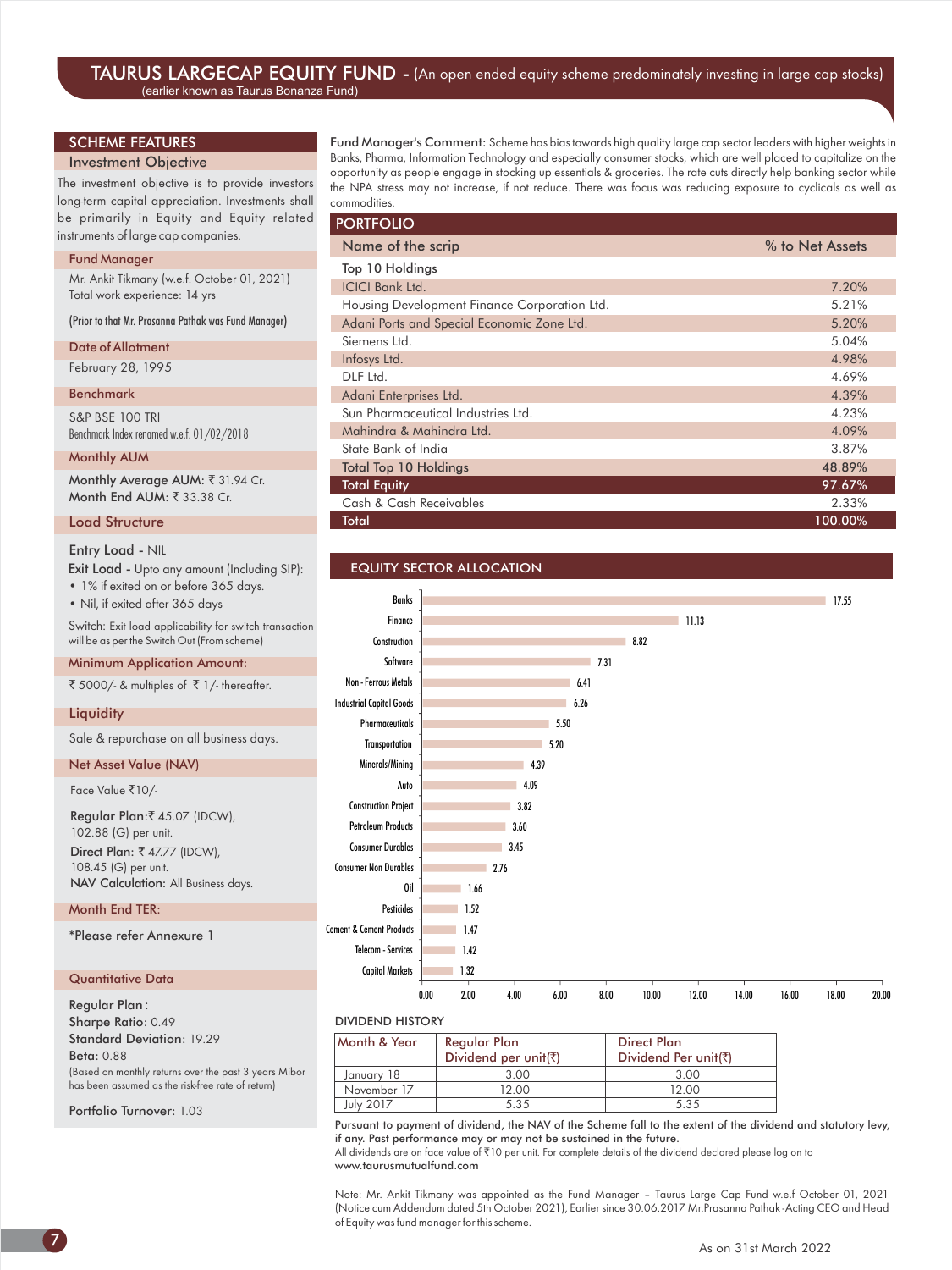#### SCHEME FEATURES

#### Investment Objective

The prime objective of the Scheme is to achieve long term capital appreciation by investing in a portfolio consisting of equity and equity related securities predominantly of mid cap companies.

#### Fund Manager

Mr. Prasanna Pathak (w.e.f. June 30, 2017) Total work experience: 17 yrs

#### Date of Allotment

September 5, 1994

#### Benchmark

Nifty Midcap 150 TRI Benchmark Index changed w.e.f. 01/12/2021

#### Monthly AUM

Monthly Average AUM: ₹72.44 Cr. Month End AUM: ₹76.02 Cr.

#### Load Structure

#### Entry Load - NIL

Exit Load - Upto any amount (Including SIP): • 1% if exited on or before 365 days

• Nil if exited after 365 days

Switch: Exit load applicability for switch transaction will be as per the Switch Out (From scheme)

Minimum Application Amount:

 $\bar{X}$  5000/- & multiples of  $\bar{X}$  1/- thereafter.

#### **Liquidity**

Sale & repurchase on all business days.

#### Net Asset Value (NAV)

Face Value ₹10/-

Regular Plan: ₹ 64.88 (IDCW), 72.78 (G) per unit. Direct Plan:  $\overline{\xi}$  67.42 (IDCW), 75.90 (G) per unit. NAV Calculation: All Business days.

#### Month End TER:

\*Please refer Annexure 1

#### Quantitative Data

Regular Plan : Sharpe Ratio: 0.75 Standard Deviation: 21.83 Beta: 0.82 (Based on monthly returns over the past 3 years Mibor has been assumed as the risk-free rate of return)

Portfolio Turnover: 1.36

Fund Manager's Comment: Considering the volatility in the market due to the spread of the Covid-19 virus, we have chosen to remain well diversified across emerging sectors. Companies with better visibility for growth have been preferred. As the fund remains sector-agnostic, we reiterate our optimistic view on select stock opportunities over sector movements.

| <b>PORTFOLIO</b>                        |                 |
|-----------------------------------------|-----------------|
| Name of the scrip                       | % to Net Assets |
| Top 10 Holdings                         |                 |
| Punjab Chemicals & Crop Protection Ltd. | 3.85%           |
| HINDUSTAN OIL EXPLORATION CO.LTD.       | 3.62%           |
| Aditya Birla Capital Ltd.               | 3.46%           |
| Ami Organics Ltd.                       | 3.45%           |
| NMDC Ltd.                               | 3.45%           |
| Adani Power Ltd.                        | 3.20%           |
| Aditya Birla Fashion and Retail Ltd.    | 3.16%           |
| The Federal Bank Ltd.                   | 3.00%           |
| Century Textiles & Industries Ltd.      | 2.64%           |
| Balkrishna Industries Ltd.              | 2.60%           |
| <b>Total Top 10 Holdings</b>            | 32.43%          |
| <b>Total Equity</b>                     | 96.59%          |
| Cash & Cash Receivables                 | 3.41%           |
| Total                                   | 100.00%         |
|                                         |                 |

#### EQUITY SECTOR ALLOCATION



#### DIVIDEND HISTORY

| Month & Year  | Regular Plan<br>Dividend per unit( $\bar{z}$ ) | <b>Direct Plan</b><br>Dividend Per unit(₹) |
|---------------|------------------------------------------------|--------------------------------------------|
| December 2016 | 3.50                                           | 3.50                                       |

Pursuant to payment of dividend, the NAV of the Scheme fall to the extent of the dividend and statutory levy, if any. Past performance may or may not be sustained in the future.

All dividends are on face value of `10 per unit. For complete details of the dividend declared please log on to www.taurusmutualfund.com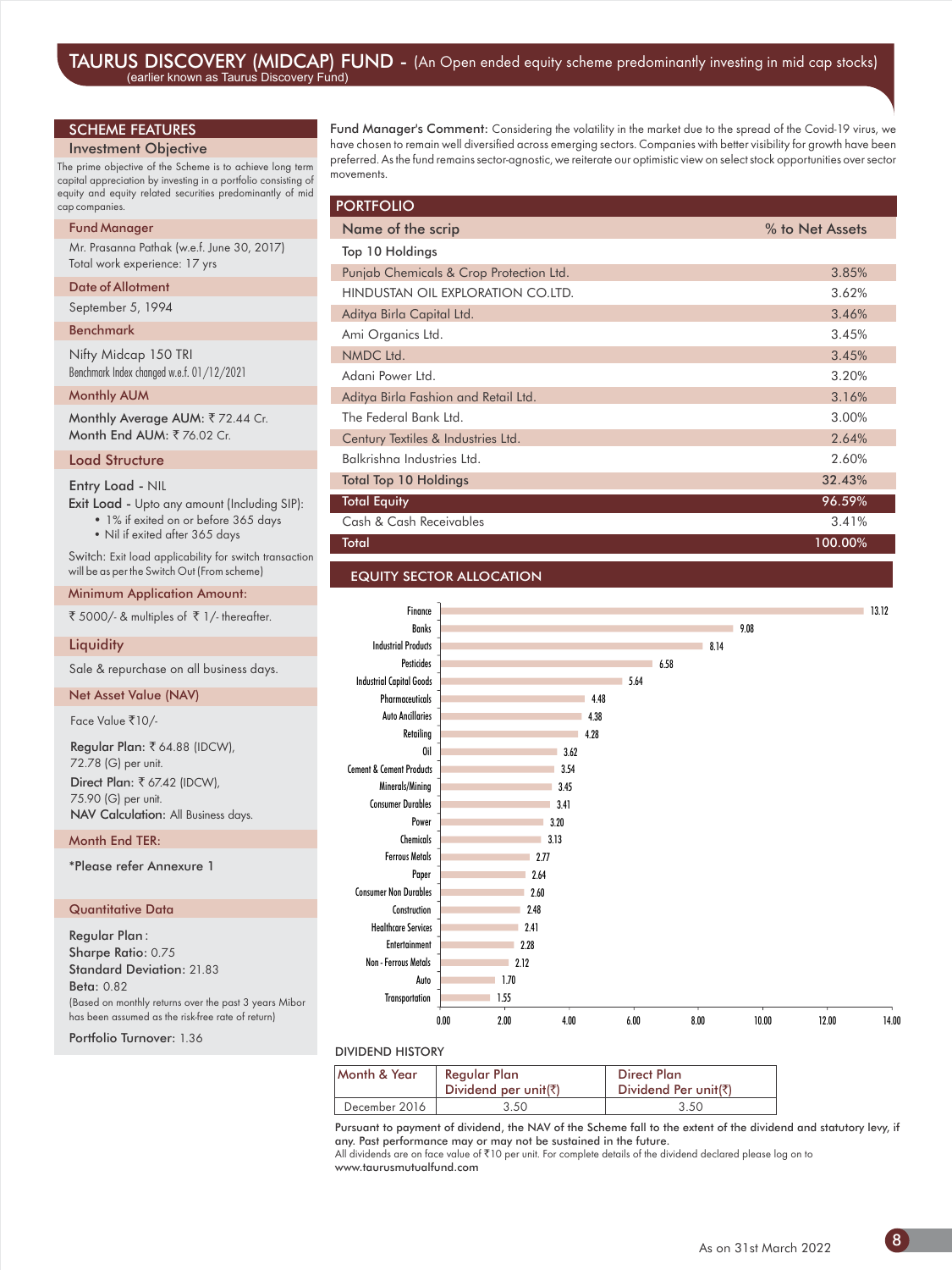#### SCHEME FEATURES

#### Investment Objective

The primary objective of the Scheme is to generate capital appreciation through a portfolio that invests predominantly in equity and equity related instruments of Banking, Financial and Non Banking Financial Companies that form a part of the BFSI Sector.

#### Fund Manager

Mr. Prasanna Pathak (w.e.f. June 30, 2017) Total work experience: 17 yrs

#### Date of Allotment

May 22, 2012

#### Benchmark

S&P BSE Bankex TRI Benchmark Index renamed w.e.f. 01/02/2018

#### Monthly AUM

Monthly Average AUM: ₹8.38 Cr. Month End AUM:  $\bar{z}$  8.63 Cr.

#### Load Structure

Exit Load - Upto any amount (Including SIP): • Nil, if exited after 7 days Entry Load - NIL • 0.5% if exited on or before 7 days. Switch: Exit load applicability for switch transaction will be as per the Switch Out (From scheme)

#### Minimum Application Amount:

₹ 5000/- & multiples of  $\bar{x}$  1/- thereafter.

#### **Liquidity**

Sale & repurchase on all business days.

#### Net Asset Value (NAV)

Face Value ₹10/-

Regular Plan: ₹ 29.92 (IDCW), 33.43 (G) per unit. NAV Calculation: All Business days. Direct Plan: ₹ 36.01 (IDCW), 36.42 (G) per unit.

#### Month End TER:

\*Please refer Annexure 1

#### Quantitative Data

Regular Plan : Sharpe Ratio: 0.45 Standard Deviation: 29.39 Beta: 0.87

(Based on monthly returns over the past 3 years Mibor has been assumed as the risk-free rate of return)

Portfolio Turnover: 0.29

Fund Manager's Comment: For the month, we preferred to keep a relatively increased proportion of cash in the fund in the light of slower bank credit growth and anticipation of recession-based economy which caused banks to underperform. Overall, we have maintained a positive bias on Private Banks with decent capitalization coupled with prospects of improving credit demand. In NBFC sector, the exposure has been tilted to players who have clear resilience to liquidity shortage and a sustained growth prospect.

| <b>PORTFOLIO</b>                             |                 |
|----------------------------------------------|-----------------|
| Name of the scrip                            | % to Net Assets |
| Top 10 Holdings                              |                 |
| <b>ICICI Bank Ltd.</b>                       | 21.32%          |
| Kotak Mahindra Bank Ltd.                     | 16.02%          |
| HDFC Bank Ltd.                               | 15.82%          |
| State Bank of India                          | 9.55%           |
| Bajaj Finance Ltd.                           | 4.81%           |
| Axis Bank Ltd.                               | 4.31%           |
| CRISIL Ltd.                                  | 4.03%           |
| Housing Development Finance Corporation Ltd. | 3.84%           |
| Cholamandalam Investment & Finance Co. Ltd.  | 3.72%           |
| Aditya Birla Capital Ltd.                    | 2.57%           |
| <b>Total Top 10 Holdings</b>                 | 85.98%          |
| <b>Total Equity</b>                          | 99.00%          |
| Cash & Cash Receivables                      | 1.00%           |
| <b>Total</b>                                 | 100.00%         |



#### DIVIDEND HISTORY

The scheme has not declared any dividend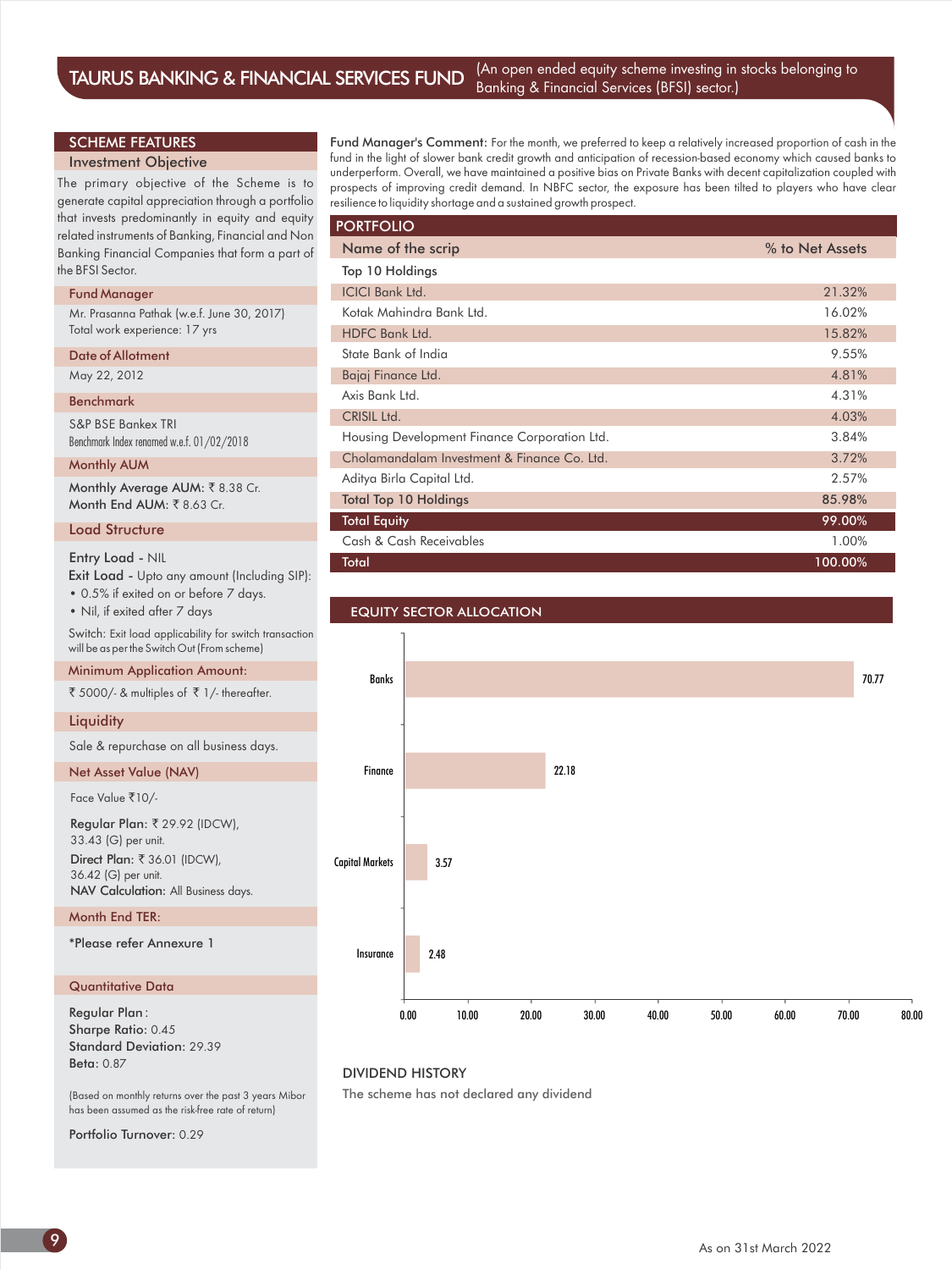**Annexure - 1\***

|             |                                                 |              | <b>Total Expense Ra</b> |                                | atio (TER) for Taurus Mutual Fund Schemes |      |      |                                                     |                                |             |      |                          |
|-------------|-------------------------------------------------|--------------|-------------------------|--------------------------------|-------------------------------------------|------|------|-----------------------------------------------------|--------------------------------|-------------|------|--------------------------|
|             |                                                 |              |                         | Regular Plan                   |                                           |      |      |                                                     |                                | Direct Plan |      |                          |
|             | Scheme Scheme Name                              | Date         | Base TER (%)1 Addi      | tional                         | Additional                                |      |      | GST (%)4 Total TER (%)   Base TER (%)1   Additional |                                | Additional  |      | GST (%)4   Total TER (%) |
| ġ           |                                                 | (DD/MM/YYYY) |                         |                                | expense as per lexpense as per            |      |      |                                                     | expense as per expense as per  |             |      |                          |
|             |                                                 |              |                         | lation<br>Regul                | Regulation                                |      |      |                                                     | Regulation                     | Regulation  |      |                          |
|             |                                                 |              |                         | 52(6A)(b) (%)2  52(6A)(c) (%)3 |                                           |      |      |                                                     | 52(6A)(b) (%)2  52(6A)(c) (%)3 |             |      |                          |
| Ĕ           | Taurus Largecap Equity Fund                     | 31/3/2022    | 2.22                    |                                | 0.05                                      | 0.31 | 2.58 | 2.06                                                |                                | 0.05        | 0.32 | 2.43                     |
| <b>TBFS</b> | Taurus Banking & Financial Services   31/3/2022 |              | 2.22                    |                                | 0.05                                      | 0.25 | 2.52 | 1.39                                                |                                | 0.05        | 0.25 | 1.69                     |
| ĕ           | Taurus Discovery (Midcap) Fund                  | 31/3/2022    | 2.23                    |                                | 0.05                                      | 0.35 | 2.63 | 1.95                                                |                                | 0.05        | 0.35 | 2.35                     |
| Ë           | Taurus Ethical Fund                             | 31/3/2022    | 2.24                    |                                | 0.05                                      | 0.17 | 2.46 | 1.58                                                |                                | 0.05        | 0.17 | 1.80                     |
| 5ig         | Taurus Infrastructure Fund                      | 31/3/2022    | 2.18                    |                                | 0.05                                      | 0.36 | 2.59 | 2.03                                                |                                | 0.05        | 0.36 | 2.44                     |
| 2           | Taurus Nifty Index Fund                         | 31/3/2022    | 0.99                    |                                | 0.05                                      | 0.00 | 1.04 | 0.21                                                |                                | 0.05        | 0.00 | 0.26                     |
| င္တ         | Taurus Flexi Cap Fund                           | 31/3/2022    | 2.24                    |                                | 0.05                                      | 0.36 | 2.65 | 2.23                                                |                                | 0.05        | 0.36 | 2.64                     |
|             | Taurus Tax Shield                               | 31/3/2022    | 2.22                    |                                |                                           | 0.23 | 2.45 | 1.67                                                |                                |             | 0.23 | 1.90                     |
|             |                                                 |              |                         |                                |                                           |      |      |                                                     |                                |             |      |                          |

# - Existing old plans closed for further subscription # - Existing old plans closed for further subscription

Base TER excludes additional expenses provided in Regulation 52(6A)(b) and 52(6A)(c) of SEBI (Mutual Funds) Regulations, 1996 and Goods and Services Tax (GST) on investment 1. Base TER excludes additional expenses provided in Regulation 52(6A)(b) and 52(6A)(c) of SEBI (Mutual Funds) Regulations, 1996 and Goods and Services Tax (GST) on investment ## - Taurus Ultra Short Term Bond Fund, Taurus Short Term Income Fund and Taurus Dynamic Income Fund schemes are merged with Taurus Liquid Fund wef 03.05.2018 ## - Taurus Ultra Short Term Bond Fund, Taurus Short Term Income Fund and Taurus Dynamic Income Fund schemes are merged with Taurus Liquid Fund wef 03.05.2018  $\overline{a}$ 

- and advisory fees as per applicable rate. and advisory fees as per applicable rate.
	- 2. Additional Expenses not exceeding 0.30% in terms of Regulation 52(6A)(b) of SEBI (Mutual Funds) Regulations, 1996.
	- Additional Expenses not exceeding 0.30% in terms of Regulation 52(6A)(b) of SEBI (Mutual Funds) Regulations, 1996.<br>Additional Expenses not exceeding 0.05% (0.20% till 4th June 2018 ) in terms of Regulation 52(6A)(c) of SEB 3. Additional Expenses not exceeding 0.05% (0.20% till 4th June 2018 ) in terms of Regulation 52(6A)(c) of SEBI (Mutual Funds) Regulations, 1996.
		- Present GST rate is 18 %. 4. Present GST rate is 18 %.
	- Percentages mentioned above are annualized. 5. Percentages mentioned above are annualized.  $\ddot{a}$   $\ddot{a}$   $\ddot{a}$   $\ddot{a}$   $\ddot{b}$
- Base TER of direct plan shall have a lower expense ratio excluding distribution expenses, commission, etc., and no commission shall be paid from such plans. 6. Base TER of direct plan shall have a lower expense ratio excluding distribution expenses, commission, etc., and no commission shall be paid from such plans.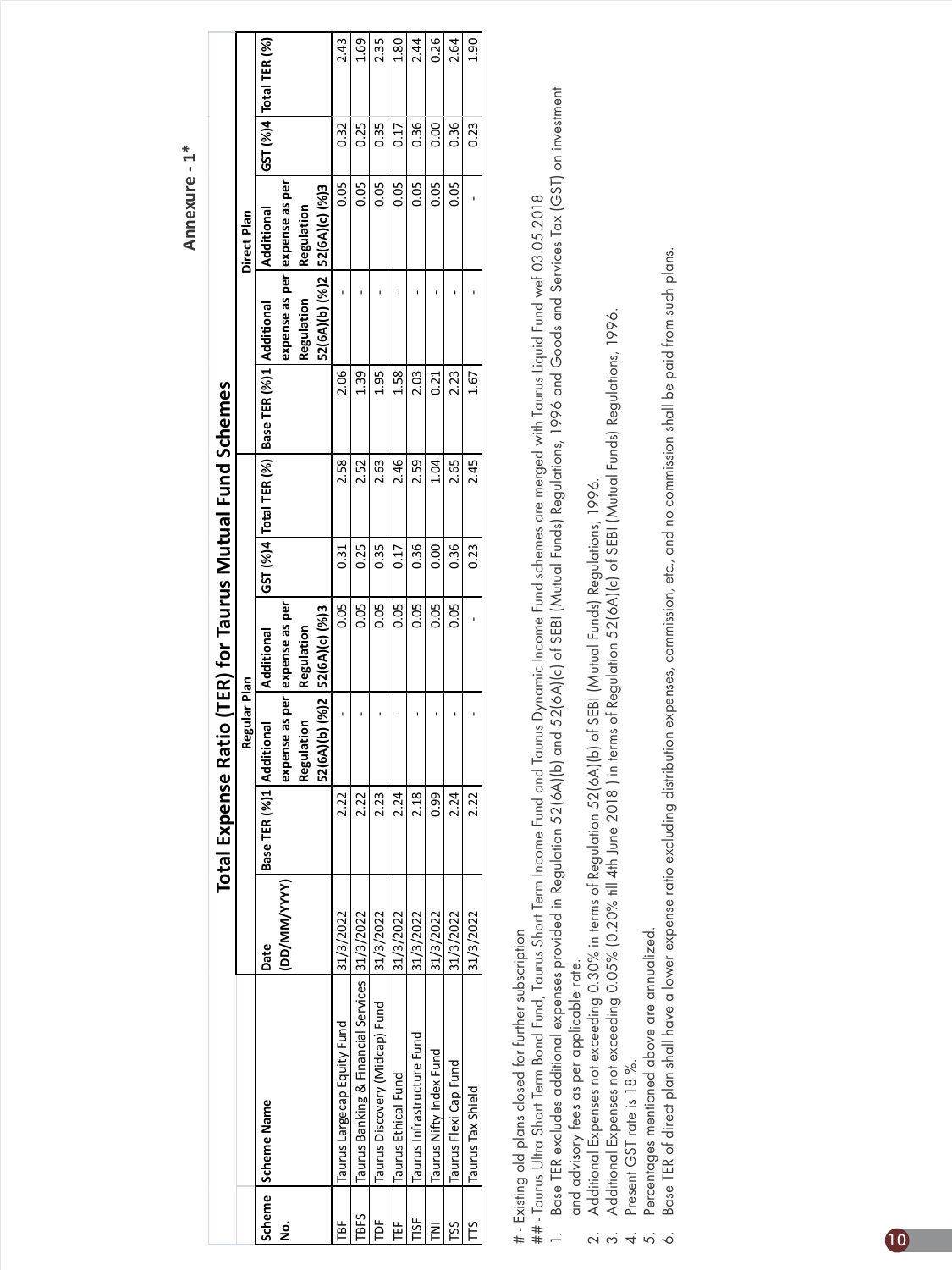#### Fund Manager's Comment (Equity Schemes):

In the recent period, the global market scenario is extremely delicate now from future perspective led by multiple challenges. There are risks of stagflation in Europe and the recession in the US, however the equity markets tend to be largely unperturbed.

Markets in the US and domestic have shrugged off those concerns. While manufacturing has been strong, consumer spending is likely to take a hit in the short term due to the burgeoning prices of essential items such as food and gas.

The Fed has turned hawkish in its latest statements and is likely to increase interest rates by  $\sim$ 200 bps in CY22. The RBI has so far maintained status quo and promised of keeping the stance accommodative as well and ensuring adequate liquidity to support the economy.

The Indian economy is expected to go through challenging times and the policymakers have to do their best to instill confidence in the economy and growth ahead.

While short term challenges might persist, our outlook on the overall economic growth remains positive. We continue to like stocks in the traditional economy space including Infra, Capital Goods, Banking, Financial Services and Energy.

#### SCHEME PERFORMANCE FUND MANAGER WISE (As on 31st March 2022)

#### Mr. Prasanna Pathak

#### Designation: Head of Equity & Fund Manager - Equity

Responsibilities: At Taurus Mutual Fund, he has been managing 4 Equity Schemes Mr. Prasanna Pathak is PGDBM (Finance) from S.P. Jain, Mumbai with 17 years of experience. Prior to joining Taurus Asset Management Co. Ltd, Prasanna Pathak was associated with organizations like Hindustan Unilever as research analyst for 2 years, UTI Mutual Fund as Asst. Fund Manager & research analyst for 4.5 years, Taurus Mutual Fund as Fund Manager-Equity for 1.5 years & IndiaFirst Life as Fund Manager-Equity for 5.5 years

#### Taurus Ethical Fund - Regular Plan Growth Option

| <b>Particulars</b>                                |       | vear                                                                                                                       | 3 Years |                            | 5 years |                               |       | Since Inception               |
|---------------------------------------------------|-------|----------------------------------------------------------------------------------------------------------------------------|---------|----------------------------|---------|-------------------------------|-------|-------------------------------|
|                                                   |       | CAGR [%]Current Value CAGR [%]Current Value CAGR [%] Current Value CAGR [%] Current Value<br>of Investment<br>of Rs. 10000 |         | of Investment<br>Rs. 10000 |         | of Investment<br>of Rs. 10000 |       | of Investment<br>of Rs. 10000 |
| Scheme                                            | 19.43 | 11.942.95                                                                                                                  | 18.07   | 16,480.90                  | 14.98   | 20,104.59                     | 17.86 | 84,580,00                     |
| S&P BSE 500 Shariah TRI (Benchmark)               | 23.54 | 12.353.91                                                                                                                  | 22.94   | 18,581.22                  | 17.98   | 22,857.58                     | 17.74 | 83,412.17                     |
| Nifty 50 TRI (Additional Benchmark)               | 20.26 | 12.026.01                                                                                                                  | 15.82   | 15,538,00                  | 15.14   | 20.237.82                     | 15.16 | 62.603.29                     |
| NAV [Rs.] Per Unit (as on March 31, 2022 : 84.58) |       | 70.82                                                                                                                      | 51.32   |                            |         | 42.07                         | 10.00 |                               |

#### Taurus Ethical Fund - Direct Plan Growth Option

| Particulars                                       |       | vear                                                                                                                         |       | 3 Years                    |       | 5 years                       |       | Since Inception               |
|---------------------------------------------------|-------|------------------------------------------------------------------------------------------------------------------------------|-------|----------------------------|-------|-------------------------------|-------|-------------------------------|
|                                                   |       | CAGR [%] Current Value CAGR [%] Current Value CAGR [%] Current Value CAGR [%] Current Value<br>of Investment<br>of Rs. 10000 |       | of Investment<br>Rs. 10000 |       | of Investment<br>of Rs. 10000 |       | of Investment<br>of Rs. 10000 |
| Scheme                                            | 20.66 | 12.066.46                                                                                                                    | 19.25 | 16,982.18                  | 16.06 | 21,068.39                     | 15.85 | 39,002.56                     |
| S&P BSE 500 Shariah TRI (Benchmark)               | 23.54 | 12.353.91                                                                                                                    | 22.94 | 18,581.22                  | 17.98 | 22,857.58                     | 17.53 | 44,533.50                     |
| Nifty 50 TRI (Additional Benchmark)               | 20.26 | 12.026.01                                                                                                                    | 15.82 | 15,538.00                  | 15.14 | 20.237.82                     | 13.72 | 32,830.65                     |
| NAV [Rs.] Per Unit (as on March 31, 2022 : 91.50) |       | 75.83                                                                                                                        |       | 53.88                      |       | 43.43                         |       | 23.46                         |

#### Taurus Infrastructure Fund - Regular Plan Growth Option

| <b>Particulars</b>                                |       | vear                                                                                                                         | 3 Years |                            | 5 years |                               |       | Since Inception               |
|---------------------------------------------------|-------|------------------------------------------------------------------------------------------------------------------------------|---------|----------------------------|---------|-------------------------------|-------|-------------------------------|
|                                                   |       | CAGR [%] Current Value CAGR [%] Current Value CAGR [%] Current Value CAGR [%] Current Value<br>of Investment<br>of Rs. 10000 |         | of Investment<br>Rs. 10000 |         | of Investment<br>of Rs. 10000 |       | of Investment<br>of Rs. 10000 |
| Scheme                                            | 24.36 | 12,436.34                                                                                                                    | 16.56   | 15,855.71                  | 13.26   | 18,642.79                     | 9.55  | 39,560.00                     |
| Nifty Infrastructure Index TRI (Benchmark)        | 24.69 | 12,469.43                                                                                                                    | 18.09   | 16,468.33                  | 12.08   | 17.684.74                     | 5.20  | 21,494.59                     |
| Nifty 50 TRI (Additional Benchmark)               | 20.26 | 12.026.01                                                                                                                    | 15.82   | 15,538,00                  | 15.14   | 20.237.82                     | 12.41 | 58,372.48                     |
| NAV [Rs.] Per Unit (as on March 31, 2022 : 39.56) | 31.81 |                                                                                                                              | 24.95   |                            |         | 21.22                         |       | 10.00                         |

#### Taurus Infrastructure Fund - Direct Plan Growth Option

| <b>Particulars</b>                                |       | vear                  | 3 Years |               |       | 5 years       |       | Since Inception                                                                             |
|---------------------------------------------------|-------|-----------------------|---------|---------------|-------|---------------|-------|---------------------------------------------------------------------------------------------|
|                                                   |       |                       |         |               |       |               |       | CAGR [%] Current Value CAGR [%] Current Value CAGR [%] Current Value CAGR [%] Current Value |
|                                                   |       | $ $ of Investment $ $ |         | of Investment |       | of Investment |       | of Investment                                                                               |
|                                                   |       | of Rs. 10000          |         | Rs. 10000     |       | of Rs. 10000  |       | of Rs. 10000                                                                                |
| Scheme                                            | 24.90 | 12,490.30             | 17.02   | 16.045.26     | 13.78 | 19.074.33     | 13.64 | 32.628.71                                                                                   |
| Nifty Infrastructure Index TRI (Benchmark)        | 24.69 | 12,469.43             | 18.09   | 16,468.33     | 12.08 | 17,684.74     | 9.00  | 22,188.74                                                                                   |
| Nifty 50 TRI (Additional Benchmark)               | 20.26 | 12.026.01             | 15.82   | 15,538.00     | 15.14 | 20.237.82     | 13.72 | 32,830.65                                                                                   |
| NAV [Rs.] Per Unit (as on March 31, 2022 : 41.83) |       | 33.49                 | 26.07   |               | 21.93 |               | 12.82 |                                                                                             |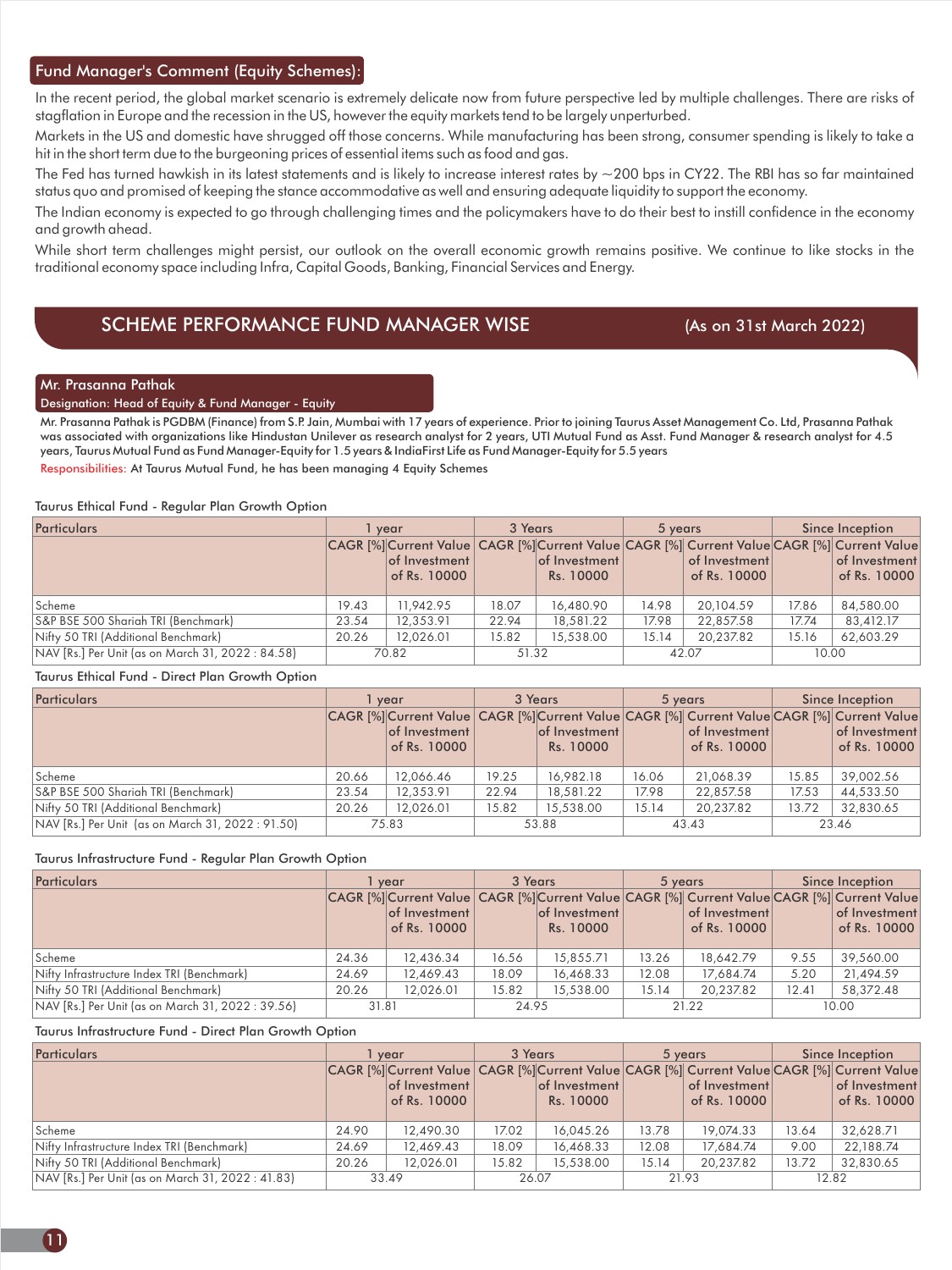#### Taurus Discovery (Midcap) Fund - Regular Plan Growth Option

| <b>Particulars</b>                                |       | vear                                                                                                                         | 3 Years |                            | 5 years |                               |         | Since Inception               |
|---------------------------------------------------|-------|------------------------------------------------------------------------------------------------------------------------------|---------|----------------------------|---------|-------------------------------|---------|-------------------------------|
|                                                   |       | CAGR [%] Current Value CAGR [%] Current Value CAGR [%] Current Value CAGR [%] Current Value<br>of Investment<br>of Rs. 10000 |         | of Investment<br>Rs. 10000 |         | of Investment<br>of Rs. 10000 |         | of Investment<br>of Rs. 10000 |
| Scheme                                            | 19.59 | 11,958.59                                                                                                                    | 18.44   | 16,639.23                  | 14.48   | 19,670.27                     | 7.46    | 72.780.00                     |
| Nifty Midcap 150 TRI (Benchmark)                  | 25.05 | 12,504.81                                                                                                                    | 20.72   | 17,594.91                  | 15.35   | 20,417.45                     | $NIL^*$ | $NIL^*$                       |
| Nifty 50 TRI (Additional Benchmark)               | 20.26 | 12.026.01                                                                                                                    | 15.82   | 15,538,00                  | 15.14   | 20.237.82                     | 10.94   | 175,379,40                    |
| NAV [Rs.] Per Unit (as on March 31, 2022 : 72.78) |       | 60.86                                                                                                                        | 43.74   |                            | 37.00   |                               | 10.00   |                               |

#### Taurus Discovery (Midcap) Fund-Direct Plan-Growth Option

| Particulars                                       |       | vear                                                                                                                         | 3 Years |                            |       | 5 years                       |       | Since Inception               |
|---------------------------------------------------|-------|------------------------------------------------------------------------------------------------------------------------------|---------|----------------------------|-------|-------------------------------|-------|-------------------------------|
|                                                   |       | CAGR [%] Current Value CAGR [%] Current Value CAGR [%] Current Value CAGR [%] Current Value<br>of Investment<br>of Rs. 10000 |         | of Investment<br>Rs. 10000 |       | of Investment<br>of Rs. 10000 |       | of Investment<br>of Rs. 10000 |
| Scheme                                            | 20.02 | 12,001.90                                                                                                                    | 18.92   | 16,840.47                  | 14.95 | 20,079.37                     | 17.04 | 42,857.14                     |
| Nifty Midcap 150 TRI (Benchmark)                  | 25.05 | 12,504.81                                                                                                                    | 20.72   | 17.594.91                  | 15.35 | 20,417.45                     | 17.85 | 45,682.73                     |
| Nifty 50 TRI (Additional Benchmark)               | 20.26 | 12.026.01                                                                                                                    | 15.82   | 15,538,00                  | 15.14 | 20.237.82                     | 13.72 | 32.830.65                     |
| NAV [Rs.] Per Unit (as on March 31, 2022 : 75.90) |       | 63.24                                                                                                                        |         | 45.07                      | 37.80 |                               |       | 17.71                         |

#### Taurus Banking & Financial Services Fund - Regular Plan Growth Option

| Particulars                                       |       | vear                                  | 3 Years |                            |       | 5 years                       |       | Since Inception                                                                                                              |
|---------------------------------------------------|-------|---------------------------------------|---------|----------------------------|-------|-------------------------------|-------|------------------------------------------------------------------------------------------------------------------------------|
|                                                   |       | $ $ of Investment $ $<br>of Rs. 10000 |         | of Investment<br>Rs. 10000 |       | of Investment<br>of Rs. 10000 |       | CAGR [%] Current Value CAGR [%] Current Value CAGR [%] Current Value CAGR [%] Current Value<br>of Investment<br>of Rs. 10000 |
| Scheme                                            | 7.84  | 10,783.87                             | 8.91    | 12,927.30                  | 11.49 | 17,231.96                     | 13.01 | 33,430.00                                                                                                                    |
| S&P BSE Bankex Index TRI (Benchmark)              | 11.57 | 11.157.26                             | 7.16    | 12,305.48                  | 11.69 | 17,382.07                     | 15.74 | 42.270.56                                                                                                                    |
| Nifty 50 TRI (Additional Benchmark)               | 20.26 | 12.026.01                             | 15.82   | 15,538.00                  | 15.14 | 20.237.82                     | 15.28 | 40,655.84                                                                                                                    |
| NAV [Rs.] Per Unit (as on March 31, 2022 : 33.43) |       | 31.00                                 |         | 25.86                      | 19.40 |                               | 10.00 |                                                                                                                              |

#### Taurus Banking & Financial Services Fund - Direct Plan Growth Option

| <b>Particulars</b>                                |       | vear                                                                                                                         | 3 Years |                            |       | 5 years                       | Since Inception |                               |
|---------------------------------------------------|-------|------------------------------------------------------------------------------------------------------------------------------|---------|----------------------------|-------|-------------------------------|-----------------|-------------------------------|
|                                                   |       | CAGR [%] Current Value CAGR [%] Current Value CAGR [%] Current Value CAGR [%] Current Value<br>of Investment<br>of Rs. 10000 |         | of Investment<br>Rs. 10000 |       | of Investment<br>of Rs. 10000 |                 | of Investment<br>of Rs. 10000 |
| Scheme                                            | 8.62  | 10.861.91                                                                                                                    | 9.72    | 13,219.60                  | 12.48 | 18,011.87                     | 11.19           | 26,681.32                     |
| S&P BSE Bankex Index TRI (Benchmark)              | 11.57 | 11.157.26                                                                                                                    | 7.16    | 12,305.48                  | 11.69 | 17,382.07                     | 12.72           | 30,265.90                     |
| Nifty 50 TRI (Additional Benchmark)               | 20.26 | 12.026.01                                                                                                                    | 15.82   | 15,538,00                  | 15.14 | 20.237.82                     | 13.63           | 32.598.27                     |
| NAV [Rs.] Per Unit (as on March 31, 2022 : 36.42) |       | 33.53                                                                                                                        | 27.55   |                            | 20.22 |                               | 13.65           |                               |

**• Past performance may or may not be sustained in the future. Returns are calculated on compounded annualised basis (CAGR). Based on the applicable NAVas on the last business day of the month/period.**

• Returns are given separately for Regular & Direct Plan - Growth option. Different Plans have different expense structure.

(Notice cum Addendum dated 5th October 2021) • Mr. Prasanna Pathak is the Fund Manager - 4 Equity Schemes w.e.f. June 30, 2017.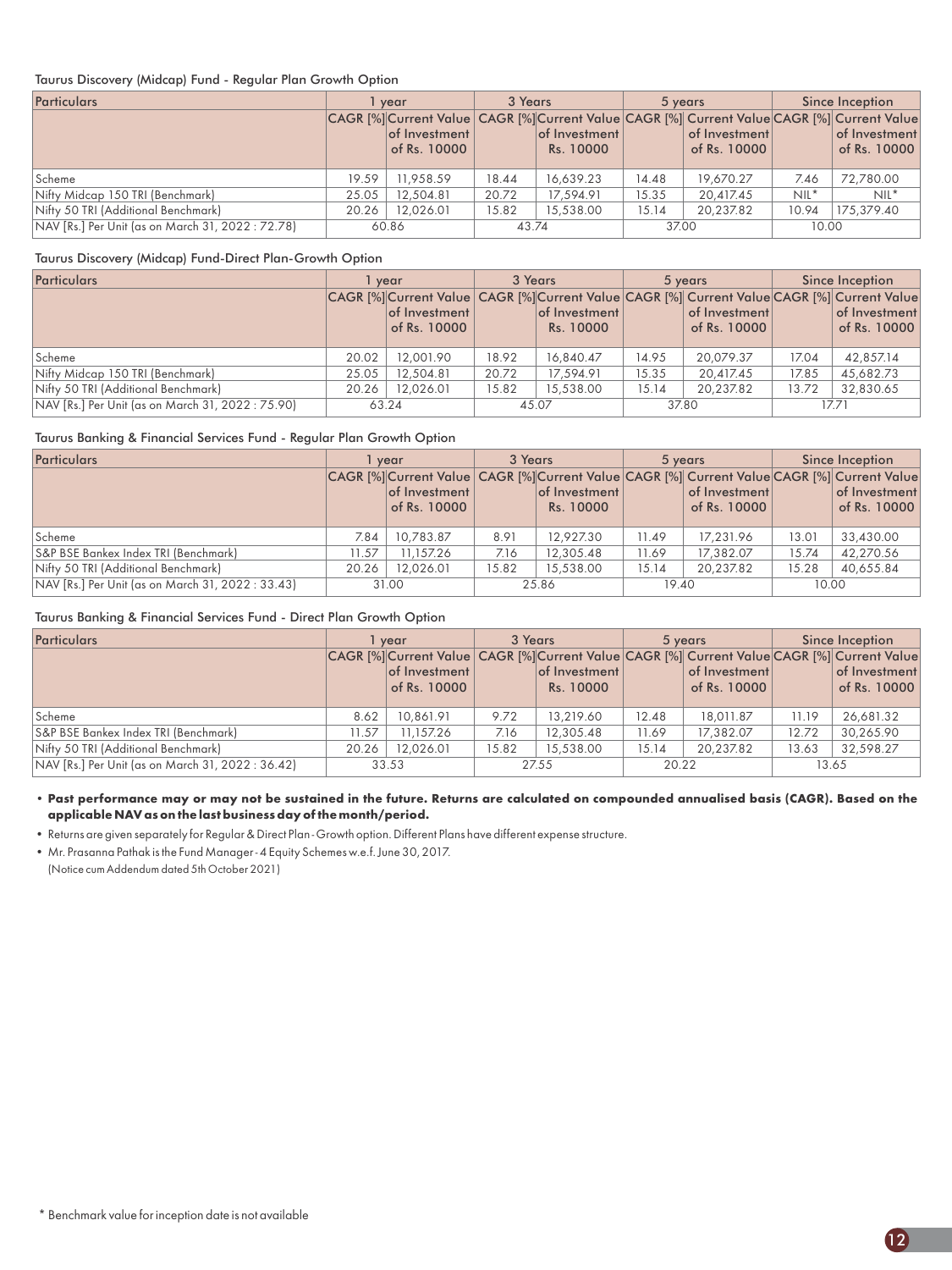#### Designation: Fund Manager - Equity

Mr. Ankit Tikmany is BMS & MBA with 14 years of experience. Prior to joining Taurus Asset Management Co. Ltd, Mr. Ankit Tikmany was associated with ICICI Securities Ltd as research analyst, IIFL Wealth Management Research Analyst(AVP), Philips Capital India and Moneyworks4me as Senior Research Analyst and with Yes Securities Ltd as Investment Manager and Research Analyst etc.

Responsibilities: At Taurus Mutual Fund, he has been managing 4 Equity Schemes

#### Taurus Flexi Cap Fund - Regular Plan Growth Option

| <b>Particulars</b>                                 | vear  |                                                                                                                             |        | 3 Years                    |       | 5 years                       | Since Inception |                               |
|----------------------------------------------------|-------|-----------------------------------------------------------------------------------------------------------------------------|--------|----------------------------|-------|-------------------------------|-----------------|-------------------------------|
|                                                    |       | CAGR [%]Current Value CAGR [%] Current Value CAGR [%] Current Value CAGR [%] Current Value<br>of Investment<br>of Rs. 10000 |        | of Investment<br>Rs. 10000 |       | of Investment<br>of Rs. 10000 |                 | of Investment<br>of Rs. 10000 |
| Scheme                                             | 21.19 | 12,119.30                                                                                                                   | 10.32  | 13,435.73                  | 8.39  | 14,964.50                     | 10.13           | 151,770.00                    |
| S&P BSE 500 TRI (Benchmark)                        | 22.26 | 12.225.95                                                                                                                   | 17.06  | 16,039.94                  | 14.79 | 19.932.14                     | $NIL^*$         | $NIL^*$                       |
| Nifty 50 TRI (Additional Benchmark)                | 20.26 | 12.026.01                                                                                                                   | 15.82  | 15,538,00                  | 15.14 | 20.237.82                     | 10.94           | 186.711.41                    |
| NAV [Rs.] Per Unit (as on March 31, 2022 : 151.77) |       | 125.23                                                                                                                      | 112.96 |                            |       | 101.42                        | 10.00           |                               |

#### Taurus Flexi Cap Fund - Direct Plan Growth Option

| Particulars                                        |       | vear                                                                                                                         |       | 3 Years                    | 5 years |                               | Since Inception |                               |
|----------------------------------------------------|-------|------------------------------------------------------------------------------------------------------------------------------|-------|----------------------------|---------|-------------------------------|-----------------|-------------------------------|
|                                                    |       | CAGR [%] Current Value CAGR [%] Current Value CAGR [%] Current Value CAGR [%] Current Value<br>of Investment<br>of Rs. 10000 |       | of Investment<br>Rs. 10000 |         | of Investment<br>of Rs. 10000 |                 | of Investment<br>of Rs. 10000 |
| Scheme                                             | 21.25 | 12,124.62                                                                                                                    | 10.41 | 13,470.64                  | 8.51    | 15,044.38                     | 10.23           | 24,620.43                     |
| S&P BSE 500 TRI (Benchmark)                        | 22.26 | 12.225.95                                                                                                                    | 17.06 | 16,039.94                  | 14.79   | 19.932.14                     | 14.48           | 34.930.23                     |
| Nifty 50 TRI (Additional Benchmark)                | 20.26 | 12.026.01                                                                                                                    | 15.82 | 15,538.00                  | 15.14   | 20.237.82                     | 13.72           | 32.830.65                     |
| NAV [Rs.] Per Unit (as on March 31, 2022 : 157.62) |       | 130.00                                                                                                                       |       | 117.01                     | 104.77  |                               |                 | 64.02                         |

#### Taurus Tax Shield - Regular Plan Growth Option

| Particulars                                        |       | vear                                                                                                                         | 3 Years |                            | 5 years |                               | Since Inception |                               |
|----------------------------------------------------|-------|------------------------------------------------------------------------------------------------------------------------------|---------|----------------------------|---------|-------------------------------|-----------------|-------------------------------|
|                                                    |       | CAGR [%] Current Value CAGR [%] Current Value CAGR [%] Current Value CAGR [%] Current Value<br>of Investment<br>of Rs. 10000 |         | of Investment<br>Rs. 10000 |         | of Investment<br>of Rs. 10000 |                 | of Investment<br>of Rs. 10000 |
| Scheme                                             | 17.67 | 11,767.41                                                                                                                    | 12.21   | 14,141.26                  | 12.56   | 18,075.69                     | 11.53           | 112,720.00                    |
| S&P BSE 500 TRI (Benchmark)                        | 22.26 | 12,225.95                                                                                                                    | 17.06   | 16,039.94                  | 14.79   | 19,932.14                     | $NIL^*$         | $NIL^*$                       |
| Nifty 50 TRI (Additional Benchmark)                | 20.26 | 12.026.01                                                                                                                    | 15.82   | 15,538,00                  | 15.14   | 20.237.82                     | 13.01           | 240.912.43                    |
| NAV [Rs.] Per Unit (as on March 31, 2022 : 112.72) | 95.79 |                                                                                                                              |         | 79.71                      | 62.36   |                               | 10.00           |                               |

#### Taurus Tax Shield - Direct Plan

| Particulars                                        | l vear |                                       |       | 3 Years                    | 5 years |                               | Since Inception |                                                                                                                              |
|----------------------------------------------------|--------|---------------------------------------|-------|----------------------------|---------|-------------------------------|-----------------|------------------------------------------------------------------------------------------------------------------------------|
|                                                    |        | $ $ of Investment $ $<br>of Rs. 10000 |       | of Investment<br>Rs. 10000 |         | of Investment<br>of Rs. 10000 |                 | CAGR [%] Current Value CAGR [%] Current Value CAGR [%] Current Value CAGR [%] Current Value<br>of Investment<br>of Rs. 10000 |
| Scheme                                             | 18.55  | 11,854.74                             | 13.02 | 14,449.25                  | 13.31   | 18,681.47                     | 13.05           | 31,090.72                                                                                                                    |
| S&P BSE 500 TRI (Benchmark)                        | 22.26  | 12,225.95                             | 17.06 | 16,039.94                  | 14.79   | 19.932.14                     | 14.48           | 34,930.23                                                                                                                    |
| Nifty 50 TRI (Additional Benchmark)                | 20.26  | 12.026.01                             | 15.82 | 15,538,00                  | 15.14   | 20.237.82                     | 13.72           | 32.830.65                                                                                                                    |
| NAV [Rs.] Per Unit (as on March 31, 2022 : 120.29) |        | 101.47                                | 83.25 |                            | 64.39   |                               | 38.69           |                                                                                                                              |

#### Taurus Nifty Index Fund - Regular Plan Growth Option

| Particulars                                         | vear  |                                                                                                                                      | 3 Years |                            | 5 years |                               | Since Inception |                               |
|-----------------------------------------------------|-------|--------------------------------------------------------------------------------------------------------------------------------------|---------|----------------------------|---------|-------------------------------|-----------------|-------------------------------|
|                                                     |       | CAGR [%] Current Value CAGR [%] Current Value CAGR [%] Current Value CAGR [%] Current Value<br>$ $ of Investment $ $<br>of Rs. 10000 |         | of Investment<br>Rs. 10000 |         | of Investment<br>of Rs. 10000 |                 | of Investment<br>of Rs. 10000 |
| Scheme                                              | 17.96 | 11.796.07                                                                                                                            | 14.98   | 15.219.31                  | 14.19   | 19.421.24                     | 10.64           | 32,949.50                     |
| Nifty 50 TRI (Benchmark)                            | 20.26 | 12.026.01                                                                                                                            | 15.82   | 15,538.00                  | 15.14   | 20.237.82                     | 12.04           | 38,211.63                     |
| NAV [Rs.] Per Unit (as on March 31, 2022 : 32.9495) |       | 27.9326                                                                                                                              | 21.6498 |                            | 16.9657 |                               | 10.0000         |                               |

#### Taurus Nifty Index Fund - Direct Plan Growth Option

| <b>Particulars</b>                                  |       | vear                                                                                                                                     |       | 3 Years                            | 5 years |                               | Since Inception |                               |
|-----------------------------------------------------|-------|------------------------------------------------------------------------------------------------------------------------------------------|-------|------------------------------------|---------|-------------------------------|-----------------|-------------------------------|
|                                                     |       | CAGR [%] Current Value CAGR [%] Current Value CAGR [%] Current Value CAGR [%] Current Value<br>$ $ of Investment $ $<br>of Rs. 10000 $ $ |       | $ $ of Investment $ $<br>Rs. 10000 |         | of Investment<br>of Rs. 10000 |                 | of Investment<br>of Rs. 10000 |
| Scheme                                              | 18.24 | 11.824.03                                                                                                                                | 15.24 | 15,320.81                          | 14.56   | 19.735.07                     | 13.00           | 30.956.07                     |
| Nifty 50 TRI (Benchmark)                            | 20.26 | 12.026.01                                                                                                                                | 15.82 | 15,538,00                          | 15.14   | 20.237.82                     | 13.63           | 32.598.27                     |
| NAV [Rs.] Per Unit (as on March 31, 2022 : 34.7649) |       | 29.4019                                                                                                                                  |       | 22.6913                            |         | 17.6158                       |                 | 11.2304                       |

\* Benchmark value for inception date is not available

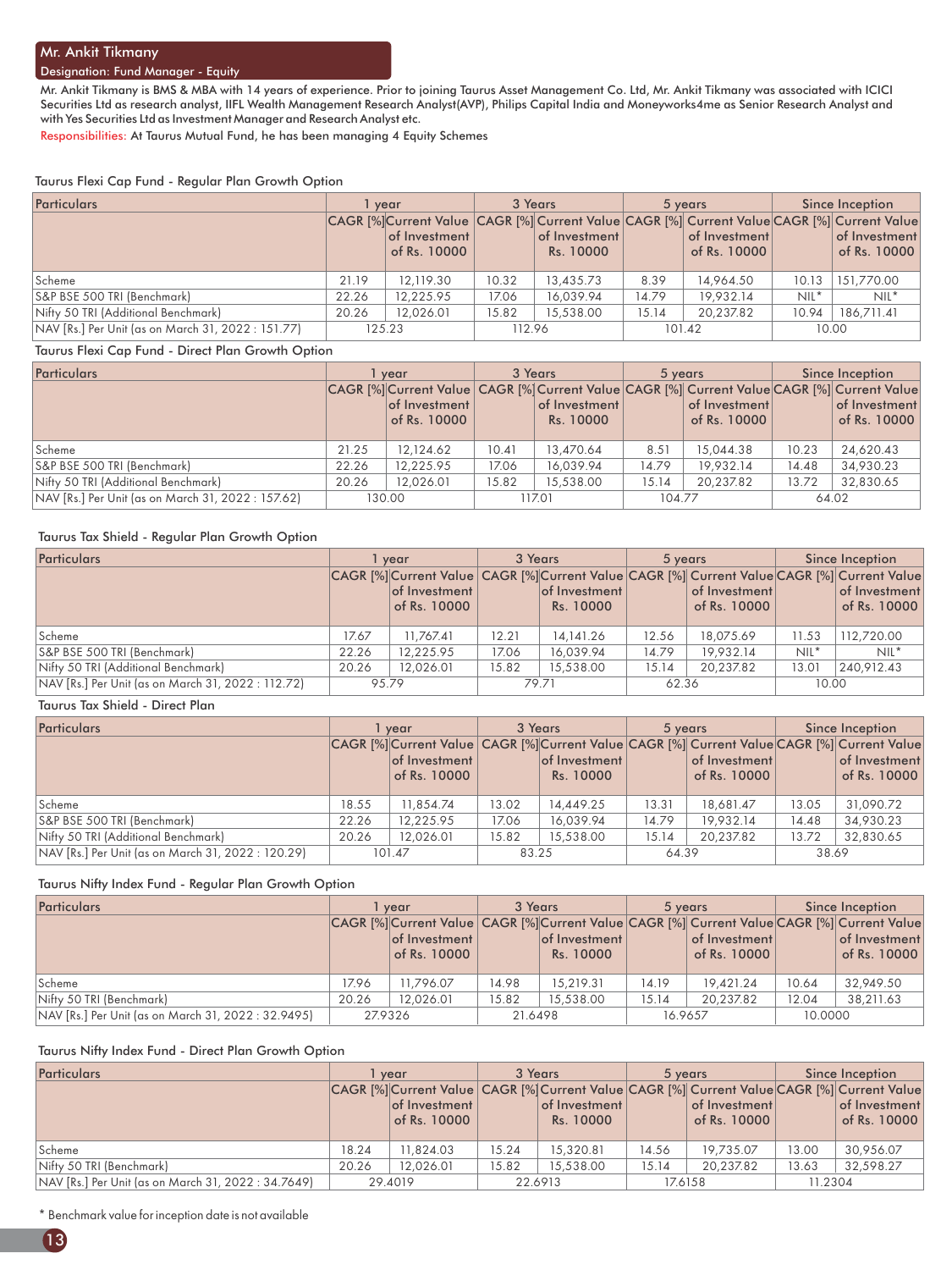#### Taurus Largecap Equity Fund - Regular Plan Growth Option

| Particulars                                        |       | vear                          | 3 Years |                            |       | 5 years                                                                                                                      | Since Inception |                               |
|----------------------------------------------------|-------|-------------------------------|---------|----------------------------|-------|------------------------------------------------------------------------------------------------------------------------------|-----------------|-------------------------------|
|                                                    |       | of Investment<br>of Rs. 10000 |         | of Investment<br>Rs. 10000 |       | CAGR [%] Current Value CAGR [%] Current Value CAGR [%] Current Value CAGR [%] Current Value<br>of Investment<br>of Rs. 10000 |                 | of Investment<br>of Rs. 10000 |
| Scheme                                             | 17.24 | 11.724.22                     | 11.48   | 13,867.10                  | 8.81  | 15,252.78                                                                                                                    | 10.48           | 102,880.00                    |
| S&P BSE 100 TRI (Benchmark)                        | 20.66 | 12,065.53                     | 15.88   | 15,561.82                  | 14.74 | 19,890.02                                                                                                                    | 12.21           | 226,911.78                    |
| Nifty 50 TRI (Additional Benchmark)                | 20.26 | 12.026.01                     | 15.82   | 15,538,00                  | 15.14 | 20.237.82                                                                                                                    | 12.33           | 233.931.45                    |
| NAV [Rs.] Per Unit (as on March 31, 2022 : 102.88) | 87.75 |                               | 74.19   |                            | 67.45 |                                                                                                                              | 10.00           |                               |

#### Taurus Largecap Equity Fund - Direct Plan Growth Option

| <b>Particulars</b>                                 |       | vear                                                                                                                         |       | 3 Years                    | 5 years |                               | Since Inception |                               |
|----------------------------------------------------|-------|------------------------------------------------------------------------------------------------------------------------------|-------|----------------------------|---------|-------------------------------|-----------------|-------------------------------|
|                                                    |       | CAGR [%] Current Value CAGR [%] Current Value CAGR [%] Current Value CAGR [%] Current Value<br>of Investment<br>of Rs. 10000 |       | of Investment<br>Rs. 10000 |         | of Investment<br>of Rs. 10000 |                 | of Investment<br>of Rs. 10000 |
| Scheme                                             | 17.34 | 11,734.47                                                                                                                    | 11.65 | 13,930.64                  | 9.19    | 15,526.13                     | 10.11           | 24,359.84                     |
| S&P BSE 100 TRI (Benchmark)                        | 20.66 | 12,065.53                                                                                                                    | 15.88 | 15,561.82                  | 14.74   | 19,890.02                     | 13.80           | 33,059.26                     |
| Nifty 50 TRI (Additional Benchmark)                | 20.26 | 12.026.01                                                                                                                    | 15.82 | 15,538.00                  | 15.14   | 20,237.82                     | 13.63           | 32.598.27                     |
| NAV [Rs.] Per Unit (as on March 31, 2022 : 108.45) |       | 92.42                                                                                                                        | 77.85 |                            |         | 69.85                         | 44.52           |                               |

**• Past performance may or may not be sustained in the future. Returns are calculated on compounded annualised basis (CAGR). Based on the applicable NAVas on the last business day of the month/period.**

• Returns are given separately for Regular & Direct Plan - Growth option. Different Plans have different expense structure.

• Mr. Ankit Tikmany is the Fund Manager - 4 Equity Schemes w.e.f. October 01, 2021.

(Notice cum Addendum dated 5th October 2021)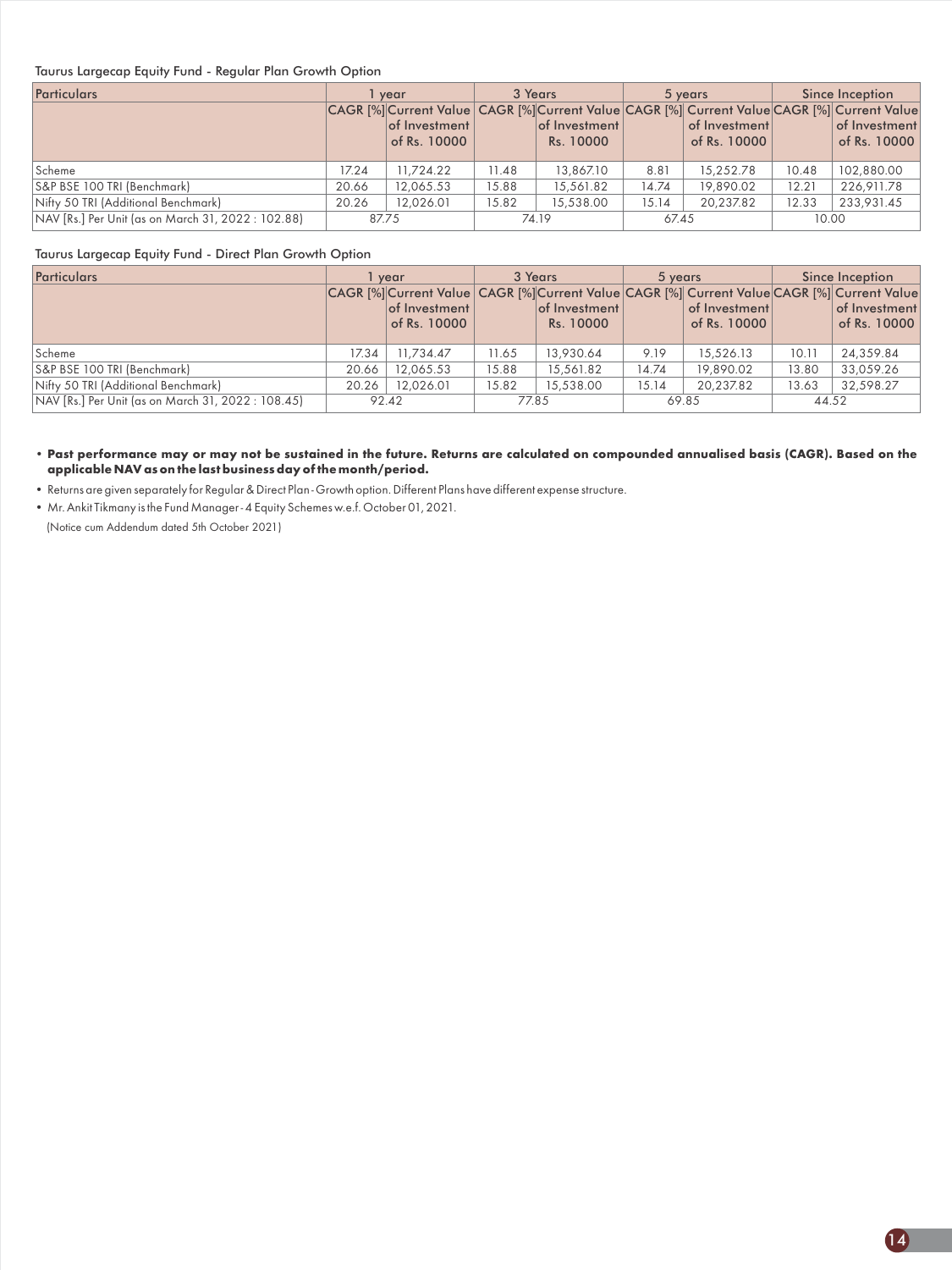| <b>Taurus Ethical Fund - Regular Plan</b>            |                        |            |            |            |
|------------------------------------------------------|------------------------|------------|------------|------------|
| <b>SIP Investments</b> (Rs 10000 per month)          | <b>Since Inception</b> | 5 Year SIP | 3 Year SIP | 1 Year SIP |
| Total Amount Invested (Rs '000)                      | 1560.00                | 600.00     | 360.00     | 120.00     |
| Market Value as on Month End (Rs '000)               | 4121.11                | 92497      | 503.32     | 125.91     |
| Scheme Returns(% CAGR)                               | 13.95                  | 17.36      | 23.06      | 9.32       |
| Benchmark Returns (S&P BSE 500 Shariah TRI) (% CAGR) | 16.53                  | 21.69      | 29.01      | 11.56      |
| Nifty 50 TRI (% CAGR)                                | 14.80                  | 17.42      | 23.03      | 12.95      |
|                                                      |                        |            |            |            |
| <b>Taurus Ethical Fund - Direct Plan</b>             |                        |            |            |            |

| <b>SIP Investments</b> (Rs 10000 per month)          | <b>Since Inception</b> | 5 Year SIP | 3 Year SIP | 1 Year SIP |
|------------------------------------------------------|------------------------|------------|------------|------------|
| Total Amount Invested (Rs '000)                      | 1100.00                | 600.00     | 360.00     | 120.00     |
| Market Value as on Month End (Rs '000)               | 23645.32               | 950.48     | 51172      | 126.60     |
| Scheme Returns(% CAGR)                               | 15.73                  | 18.48      | 24.27      | 10.42      |
| Benchmark Returns (S&P BSE 500 Shariah TRI) (% CAGR) | 16.53                  | 21.69      | 29.01      | 11.56      |
| Nifty 50 TRI (% CAGR)                                | 14.80                  | 1742       | 23.03      | 12.95      |
|                                                      |                        |            |            |            |

| Taurus Infrastructure Fund - Regular Plan                                                   |                        |  |                   |            |            |                   |            |
|---------------------------------------------------------------------------------------------|------------------------|--|-------------------|------------|------------|-------------------|------------|
| <b>SIP Investments</b> (Rs 10000 per month)                                                 | <b>Since Inception</b> |  | 5 Year SIP        |            | 3 Year SIP | 1 Year SIP        |            |
| Total Amount Invested (Rs '000)                                                             | 1810.00                |  | 600.00            |            | 360.00     | 120.00            |            |
| Market Value as on Month End (Rs '000)                                                      | 4835.36                |  | 915.19            | 526.48     |            | 129.73            |            |
| Scheme Returns(% CAGR)                                                                      | 12.05                  |  | 16.93             |            | 26.36      |                   | 15.46      |
| Benchmark Returns (Nifty Infrastructure Index TRI) (% CAGR)                                 | 8.14                   |  | 17.31             |            | 26.29      | 17.34             |            |
| Nifty 50 TRI (% CAGR)                                                                       | 14.80                  |  | 17.42             |            | 23.03      | 12.95             |            |
| <b>Taurus Infrastructure Fund - Direct Plan</b>                                             |                        |  |                   |            |            |                   |            |
| <b>SIP Investments</b> (Rs 10000 per month)                                                 | <b>Since Inception</b> |  | 5 Year SIP        | 3 Year SIP |            | 1 Year SIP        |            |
| Total Amount Invested (Rs '000)                                                             | 1100.00                |  | 600.00            |            | 360.00     | 120.00            |            |
| Market Value as on Month End (Rs '000)                                                      | 23718.86               |  | 925.80            |            | 530.24     | 130.04            |            |
| Scheme Returns(% CAGR)                                                                      | 15.80                  |  | 17.40             |            | 26.89      | 15.96             |            |
| Benchmark Returns (Nifty Infrastructure Index TRI) (% CAGR)                                 | 8.14                   |  | 17.31             |            | 26.29      | 17.34             |            |
| Nifty 50 TRI (% CAGR)                                                                       | 14.80                  |  | 17.42             |            | 23.03      | 12.95             |            |
| Taurus Discovery (Midcap) Fund - Regular Plan                                               |                        |  |                   |            |            |                   |            |
| <b>SIP Investments</b> (Rs 10000 per month)                                                 | <b>Since Inception</b> |  | <b>5 Year SIP</b> |            |            | 3 Year SIP        | 1 Year SIP |
| <b>Total Amount Invested (Rs '000)</b>                                                      | 3090.00                |  | 600.00            |            |            | 360.00            | 120.00     |
| Market Value as on Month End (Rs '000)                                                      | 23804.67               |  | 930.19            |            |            | 522.02            | 125.50     |
| Scheme Returns(% CAGR)                                                                      | 13.46                  |  |                   | 17.59      |            | 25.73             | 8.66       |
| Benchmark (Nifty Midcap 150 TRI) Returns (% CAGR)                                           | 16.26                  |  |                   | 20.49      |            | 31.75             | 11.38      |
| Nifty 50 TRI (% CAGR)                                                                       | 14.80                  |  |                   | 17.42      |            | 23.03             | 12.95      |
|                                                                                             |                        |  |                   |            |            |                   |            |
| Taurus Discovery (Midcap) Fund - Direct Plan<br><b>SIP Investments</b> (Rs 10000 per month) | <b>Since Inception</b> |  | <b>5 Year SIP</b> |            |            | 3 Year SIP        | 1 Year SIP |
| <b>Total Amount Invested (Rs '000)</b>                                                      | 1100.00                |  | 600.00            |            |            | 360.00            | 120.00     |
| Market Value as on Month End (Rs '000)                                                      | 25844.01               |  | 940.60            |            |            | 525.42            | 125.75     |
| Scheme Returns(% CAGR)                                                                      | 17.54                  |  |                   | 18.05      |            | 26.21             | 9.06       |
| Benchmark (Nifty Midcap 150 TRI) Returns (% CAGR)                                           | 16.26                  |  |                   | 20.49      |            | 31.75             | 11.38      |
| Nifty 50 TRI (% CAGR)                                                                       | 14.80                  |  |                   | 17.42      |            | 23.03             | 12.95      |
|                                                                                             |                        |  |                   |            |            |                   |            |
| Taurus Banking & Financial Services Fund - Regular Plan                                     |                        |  |                   |            |            |                   |            |
| <b>SIP Investments</b> (Rs 10000 per month)                                                 | <b>Since Inception</b> |  | <b>5 Year SIP</b> |            |            | <b>3 Year SIP</b> | 1 Year SIP |
| Total Amount Invested (Rs '000)                                                             | 1180.00                |  | 600.00            |            | 360.00     |                   | 120.00     |
| Market Value as on Month End (Rs '000)                                                      | 2177.86                |  | 798.61            |            | 439.82     |                   | 120.15     |
| Scheme Returns(% CAGR)                                                                      | 12.00                  |  | 11.39             |            | 13.47      |                   | 0.23       |
| Benchmark (S&P BSE Bankex TRI) Returns (% CAGR)                                             | 14.43                  |  | 12.02             |            | 15.90      |                   | 4.53       |
| Nifty 50 TRI (% CAGR)                                                                       | 14.80                  |  | 17.42             |            | 23.03      |                   | 12.95      |
|                                                                                             |                        |  |                   |            |            |                   |            |
| Taurus Banking & Financial Services Fund - Direct Plan                                      |                        |  |                   |            |            |                   |            |
| <b>SIP Investments</b> (Rs 10000 per month)                                                 | <b>Since Inception</b> |  | <b>5 Year SIP</b> |            |            | <b>3 Year SIP</b> | 1 Year SIP |
| Total Amount Invested (Rs '000)                                                             | 1110.00                |  | 600.00            |            | 360.00     |                   | 120.00     |

| <b>SIP Investments</b> (Rs 10000 per month)     | <b>Since Inception</b> | 5 Year SIP | <b>3 Year SIP</b> | 1 Year SIP |
|-------------------------------------------------|------------------------|------------|-------------------|------------|
| Total Amount Invested (Rs '000)                 | 1110.00                | 600.00     | 360.00            | 120.00     |
| Market Value as on Month End (Rs '000)          | 20773.71               | 815.65     | 445.22            | 120.63     |
| Scheme Returns(% CAGR)                          | 13.09                  | 12.25      | 14.32             | 0.98       |
| Benchmark (S&P BSE Bankex TRI) Returns (% CAGR) | 14.43                  | 12.02      | 15.90             | 4.53       |
| Nifty 50 TRI (% CAGR)                           | 14.80                  | 17.42      | 23.03             | 12.95      |

• Mr. Prasanna Pathak is the Fund Manager - 4 Equity Schemes w.e.f. June 30, 2017. (Notice cum Addendum dated 5th October 2021)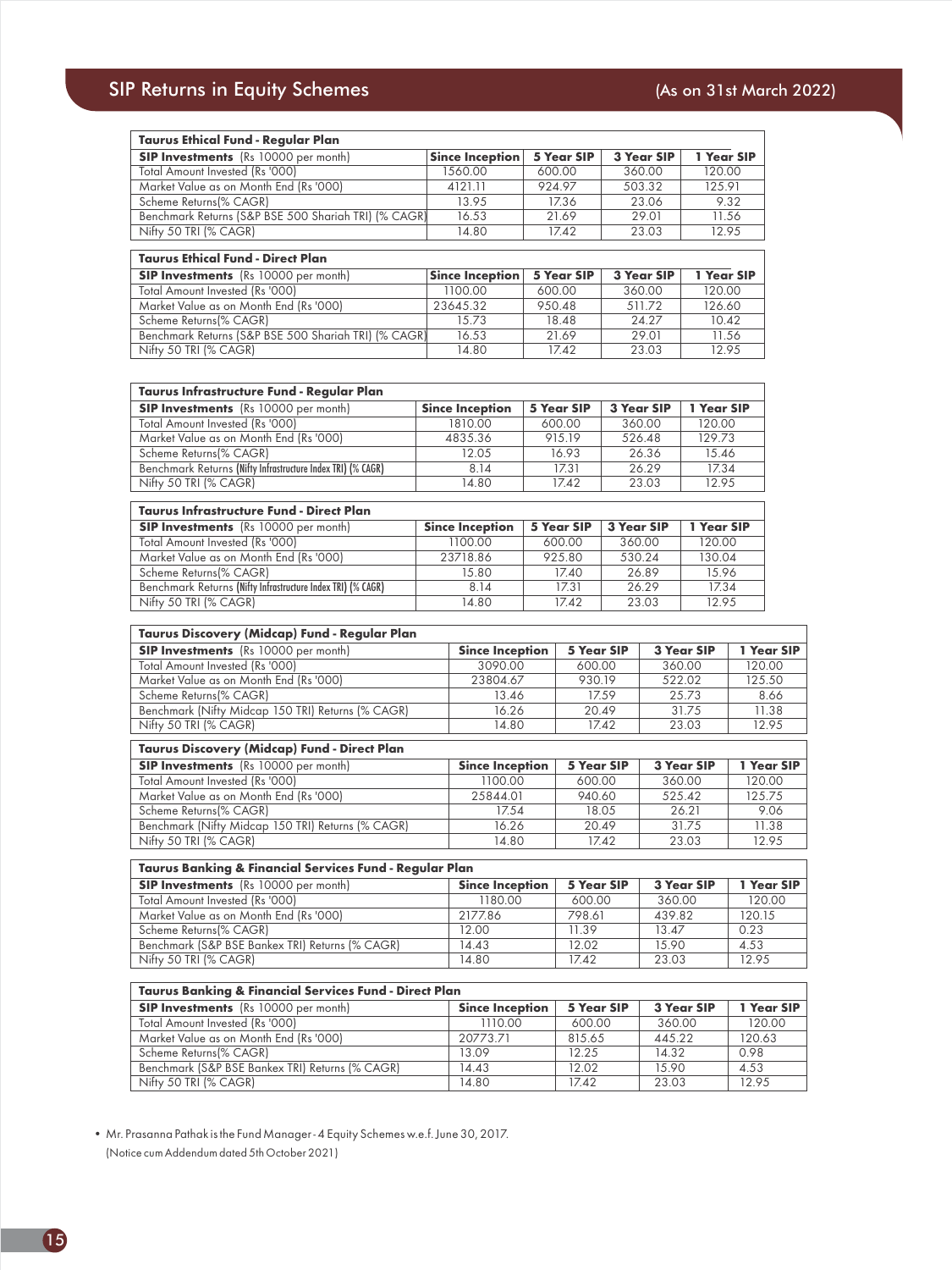| Taurus Flexi Cap Fund - Regular Plan                                                  |                        |                   |                   |                   |                   |            |
|---------------------------------------------------------------------------------------|------------------------|-------------------|-------------------|-------------------|-------------------|------------|
| SIP Investments (Rs 10000 per month)                                                  | <b>Since Inception</b> | 5 Year SIP        | <b>3 Year SIP</b> |                   | 1 Year SIP        |            |
| <b>Total Amount Invested (Rs '000)</b>                                                | 3060.00                | 600.00            | 360.00            |                   | 120.00            |            |
| Market Value as on Month End (Rs '000)                                                | 28798.98               | 805.97            | 476.70            |                   | 129.30            |            |
| Scheme Returns(% CAGR)                                                                | 14.83                  | 11.76             |                   | 19.15             | 14.76             |            |
| Benchmark Returns (S&P BSE 500 TRI) (% CAGR)                                          | 14.39                  | 17.93             |                   | 25.34             | 12.61             |            |
| Nifty 50 TRI (% CAGR)                                                                 | 14.80                  | 17.42             | 23.03             |                   | 12.95             |            |
|                                                                                       |                        |                   |                   |                   |                   |            |
| Taurus Flexi Cap Fund - Direct Plan                                                   |                        |                   |                   |                   |                   |            |
| <b>SIP Investments</b> (Rs 10000 per month)                                           | <b>Since Inception</b> | 5 Year SIP        | <b>3 Year SIP</b> |                   | 1 Year SIP        |            |
| <b>Total Amount Invested (Rs '000)</b>                                                | 1100.00                | 600.00            | 360.00            |                   | 120.00            |            |
| Market Value as on Month End (Rs '000)                                                | 18367.64               | 807.85            | 477.24            |                   | 129.32            |            |
| Scheme Returns(% CAGR)                                                                | 10.56                  | 11.86             |                   | 19.23             | 14.80             |            |
| Benchmark Returns (S&P BSE 500 TRI) (% CAGR)                                          | 14.39                  | 17.93<br>17.42    |                   | 25.34             | 12.61             |            |
| Nifty 50 TRI (% CAGR)                                                                 | 14.80                  |                   |                   | 23.03             | 12.95             |            |
| Taurus Tax Shield - Regular Plan                                                      |                        |                   |                   |                   |                   |            |
| <b>SIP Investments</b> (Rs 10000 per month)                                           | <b>Since Inception</b> | <b>5 Year SIP</b> | <b>3 Year SIP</b> |                   | 1 Year SIP        |            |
| Total Amount Invested (Rs '000)                                                       | 3110.00                | 600.00            |                   | 360.00            | 120.00            |            |
| Market Value as on Month End (Rs '000)                                                | 26610.71               | 841.02            |                   | 473.20            | 126.12            |            |
| Scheme Returns(% CAGR)                                                                | 14.01                  | 13.49             |                   | 18.62             |                   | 9.65       |
| Benchmark Returns (S&P BSE 500 TRI) (% CAGR)                                          | 14.39                  | 17.93             |                   | 25.34             | 12.61             |            |
| Nifty 50 TRI (% CAGR)                                                                 | 14.80                  | 17.42             |                   | 23.03             | 12.95             |            |
|                                                                                       |                        |                   |                   |                   |                   |            |
| <b>Taurus Tax Shield - Direct Plan</b>                                                | <b>Since Inception</b> |                   | 3 Year SIP        |                   |                   |            |
| <b>SIP Investments</b> (Rs 10000 per month)                                           |                        | <b>5 Year SIP</b> |                   |                   | 1 Year SIP        |            |
| Total Amount Invested (Rs '000)                                                       | 1100.00<br>21713.03    | 600.00            | 360.00            |                   | 120.00            |            |
| Market Value as on Month End (Rs '000)<br>Scheme Returns(% CAGR)                      | 13.99                  | 857.21<br>14.26   | 478.83            | 19.47             | 126.62            |            |
| Benchmark Returns (S&P BSE 500 TRI) (% CAGR)                                          | 14.39                  | 17.93             |                   | 25.34             | 10.44<br>12.61    |            |
| Nifty 50 TRI (% CAGR)                                                                 | 14.80                  | 17.42             |                   | 23.03             |                   | 12.95      |
| Taurus Nifty Index Fund - Regular Plan<br><b>SIP Investments</b> (Rs 10000 per month) | <b>Since Inception</b> | 5 Year SIP        |                   | <b>3 Year SIP</b> |                   | 1 Year SIP |
| <b>Total Amount Invested (Rs '000)</b>                                                | 1420.00                | 600.00            |                   |                   | 360.00            | 120.00     |
| Market Value as on Month End (Rs '000)                                                | 3142.92                | 905.78            |                   |                   | 495.68            | 126.42     |
| Scheme Returns(% CAGR)                                                                | 12.71                  |                   | 16.50             |                   | 21.95             | 10.13      |
| Nifty 50 TRI (% CAGR)                                                                 | 14.80                  |                   | 17.42             |                   | 23.03             | 12.95      |
| Taurus Nifty Index Fund - Direct Plan                                                 |                        |                   |                   |                   |                   |            |
| <b>SIP Investments</b> (Rs 10000 per month)                                           | <b>Since Inception</b> | <b>5 Year SIP</b> |                   |                   | 3 Year SIP        | 1 Year SIP |
| <b>Total Amount Invested (Rs '000)</b>                                                | 1100.00                | 600.00            |                   |                   | 360.00            | 120.00     |
| Market Value as on Month End (Rs '000)                                                | 22013.27               | 912.30            |                   |                   | 497.49            | 126.62     |
| Scheme Returns(% CAGR)                                                                | 14.27                  |                   | 16.80             |                   | 22.22             | 10.44      |
| Nifty 50 TRI (% CAGR)                                                                 | 14.80                  |                   | 17.42             |                   | 23.03             | 12.95      |
| $\mid$ Taurus Largecap Equity Fund - Regular Plan                                     |                        |                   |                   |                   |                   |            |
| <b>SIP Investments</b> (Rs 10000 per month)                                           | <b>Since Inception</b> | <b>5 Year SIP</b> |                   | <b>3 Year SIP</b> |                   | 1 Year SIP |
| Total Amount Invested (Rs '000)                                                       | 3160.00                | 600.00            |                   |                   | 360.00            | 120.00     |
| Market Value as on Month End (Rs '000)                                                | 22172.30               | 809.49            |                   |                   | 466.44            | 126.48     |
| Scheme Returns(% CAGR)                                                                | 12.56                  | 11.94             |                   |                   | 17.60             | 10.22      |
| Benchmark Returns (S&P BSE 100 TRI) (% CAGR)                                          | 13.87                  | 17.24             |                   |                   | 23.40             | 12.79      |
| Nifty 50 TRI (% CAGR)                                                                 | 14.80                  | 17.42             |                   |                   | 23.03             | 12.95      |
| Taurus Largecap Equity Fund - Direct Plan                                             |                        |                   |                   |                   |                   |            |
| <b>SIP Investments</b> (Rs 10000 per month)                                           | <b>Since Inception</b> | 5 Year SIP        |                   |                   | <b>3 Year SIP</b> | 1 Year SIP |
| Total Amount Invested (Rs '000)                                                       | 1100.00                | 600.00            |                   |                   | 360.00            | 120.00     |
| Market Value as on Month End (Rs '000)                                                | 18624.12               | 814.09            |                   |                   | 467.31            | 126.55     |
| Scheme Returns(% CAGR)                                                                | 10.84                  | 12.17             |                   |                   | 17.73             | 10.33      |
| Benchmark Returns (S&P BSE 100 TRI) (% CAGR)                                          | 13.87                  | 17.24             |                   |                   | 23.40             | 12.79      |
| Nifty 50 TRI (% CAGR)                                                                 | 14.80                  | 17.42             |                   |                   | 23.03             | 12.95      |
|                                                                                       |                        |                   |                   |                   |                   |            |

• Mr. Ankit Tikmany is the Fund Manager - 4 Equity Schemes w.e.f. October 01, 2021. (Notice cum Addendum dated 5th October 2021)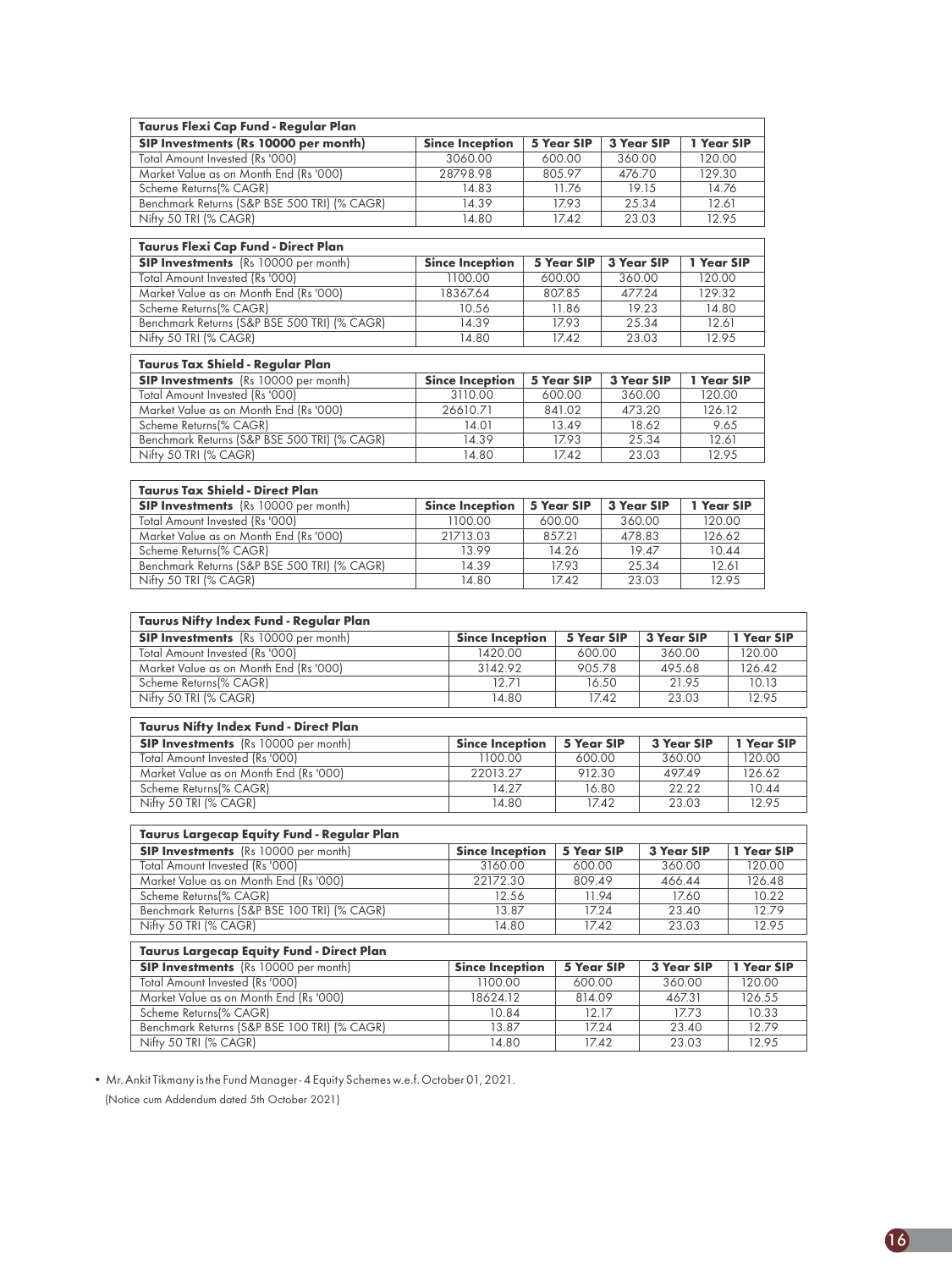#### How to read Factsheet

Fund Manager : An employee of the asset management company such as a mutual fund or life insurer, who manages investments of the scheme. He is usually part of a larger team of fund managers and research analysts.

**Application Amount for Fresh Subscription :** This is the minimum investment amount for a new investor in a mutual fund scheme.

**Minimum Additional Amount :** This I s minimum investment amount for an existing investor in a mutual fund scheme.

**Yield to Maturity :** The Yield to Maturity or the YTM is the rate of return anticipated on a bond if held until maturity. YTM is expressed as an annual rate. The YTM factors in the bond's current market price, par value, coupon interest rate and time to maturity.

**SIP :** SIP or systematic investment plan works on the principle of making periodic investments of a fixed sum. It works similar to a recurring bank deposit. For instance, an investor may opt for an SIP that invests Rs. 500 every 15th of the month in an equity fund for a period of three years.

NAV : The NAV or the net asset value is the total asset value per unit of the mutual fund after deducting all related and permissible expenses. The NAV is calculated at the end of every business day. It is the value at which the investor enters or exits the mutual fund.

**Benchmark :** A group of securities, usually a market index, whose performance is used as a standard or benchmark to measure investment performance of mutual funds, among other investments. Some typical benchmarks include the Nifty, Sensex, BSE200, BSE500, 10 - Year Gsec.

**Entry Load :** A Mutual fund may have a sales charge or load at the time of entry and/or exit to compensate the distributor/agent.

Entry load is charged at the time an investor purchases the units of a mutual fund. The entry load is added to the prevailing NAV at the time of investment. For instance, if the NAV is Rs. 100 and the entry load is 1%, the investor will enter the fund at Rs. 101

Note: SEBI, vide circular dated June 30, 2009 has abolished entry load and mandated that upfront commission to distributors will be paid by the investor directly to the distributor, based on his assessment of various factors including the service rendered by the distributor.

**Exit Load :** Exit load is charged at the time an investor redeems the units of a mutual fund. The exit load is reduced from the prevailing NAV at the time of redemption. The investor will receive redemption proceed at net value of NAV less Exit Load. For instance if the NAV is Rs. 100 and the exit load is 1% the investor will receive Rs.99.

**Modified Duration :** Modified duration is the price sensitivity and the percentage change in price for a unit change in yield

**Standard Deviation :** Standard deviation is a statistical measure of the range of an investment's performance. When a mutual fund has a high standard deviation, its means its range of performance is wide, implying greater volatility.

**Sharp Ratio :** The Sharp Ratio, named after its founder, the Nobel Laureate William Sharpe, is a measure of risk-adjusted returns. It is calculated using standard deviation and excess return to determine reward per unit of risk.

**Beta :** Beta is a measure of an investment's volatility vis-a-vis the market. Beta of less than 1 means that the security will be less volatile than the market. A beta of greater than 1 implies that the security's price will be more volatile than the market.

**AUM :**AUM or assets under managementrefers to the recent / updated cumulative market value ofinvestments managed by a mutualfund or any investmentfirm. **Holdings :** The holdings or the portfolio is a mutual fund's latest or updated reported statement of investments/securities. These are usually displayed in terms of percentage to net assets orthe rupee value or both. The objective is to give investors an idea of where their money is being invested by the fund manger.

**Nature of Scheme :** The investment objective and underlying investments determine the nature of the mutual fund scheme. For instance, a mutual fund or growth fund. Likewise, a mutual fund that aims at capital preservation by investing in debt markets is a debt fund or incoem fund. Each of these categories may have sub-categories.

Rating Profile : Mutual funds invest in securities after evaluating their creditworthiness as disclosed by the rating. A depiction of the mutual fund in various investments based on their ratings becomes the rating profile of the fund. Typically, this is a feature of debt funds.

**Tax Benefits / Consequences:** The Dividend Distribution Tax on distribution of income by equity oriented fund to all the investors shall be payable at the rate of 11.648%\* and no distribution of income by other than equity oriented fund to an individual / HUF shall be payable at the rate of 29.12%\* and at the rate of 34.9444%\* on distribution of income to any other investor. Such income distributed by the Scheme(s) is free from Income tax in the hands of Investors. Units of the Scheme(s) are not subject to Wealth -tax and Gift-tax. Unitholders are required to pay Securities Transaction Tax (STT) at the rate of 0.001% at the time of redemption / switch-out of units of an equity-oriented fund. \*including applicable surcharge, health and education cess.

Investors should be aware that the fiscal rules/tax laws may change and there can be no guarantee that the current tax position may continue indefinitely. In view of individual nature of tax consequences, each investor is advised to consult his /her own professional tax advisor.

**Direct Plan was introduced for all schemes with effect from January 1, 2013**